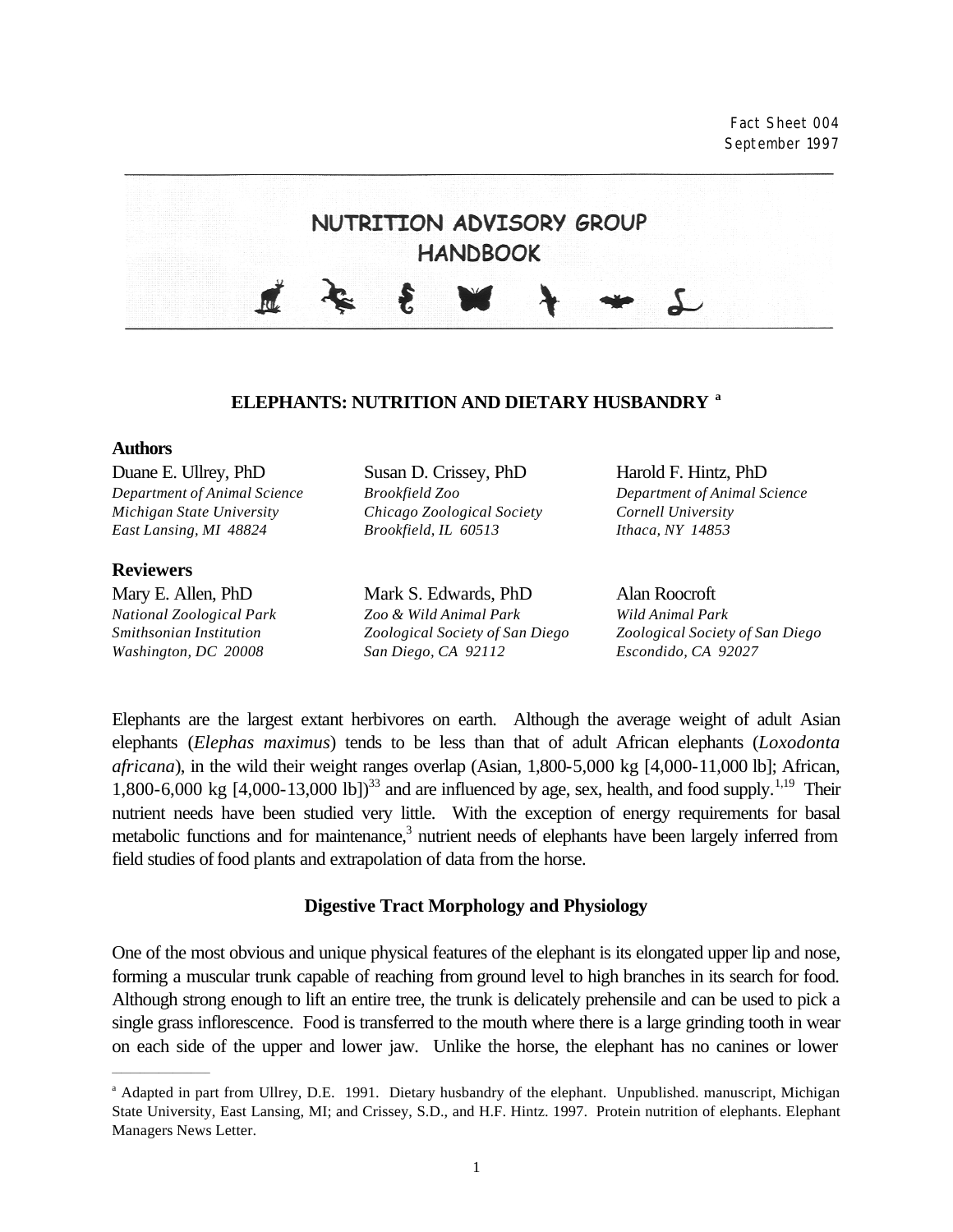incisors, and the upper incisors, when present, have been modified to form tusks. The grinding teeth do not succeed each other vertically, as in most mammals, but migrate forward from the back of the jaw. As the foremost tooth wears down, it is pushed out, often breaking off in transverse plates. Transverse ridges on the teeth produce an occlusal grinding surface that is particularly important for reducing siliceous or highly lignified foods to a more digestible particle size. If a tooth erupts at an improper angle, or wears unevenly, grinding surfaces may not meet, and the physical form of the diet may need to be altered to assist in the particle size reduction normally accomplished by chewing.<sup>28</sup>

Chewed food, mixed with saliva, passes down the esophagus to a simple stomach, connected, in turn, to the small intestine, which then joins with the colon. At this latter juncture there is a cecum of considerable proportions. The colon is sacculated but not compartmentalized, and the majority of the digesta is located in the proximal two-thirds. The average wet weight of digestive tract contents found in 10 wild African elephants in the Kruger National Park of South Africa was 415 kg  $(915 \text{ lb})$ .<sup>40</sup> Similar values were found in Kenya where three adult elephants had an average digesta weight of 487 kg  $(1,074 \text{ lb})$ .<sup>4</sup> Two-thirds to three-quarters of the wet digesta were found in the cecum and colon, where microbial fermentation is particularly prominent.

Digestion of protein begins in the stomach and continues in the small intestine, where fat and carbohydrate are also being broken down to absorbable forms. The cecum and colon are inhabited by anaerobic bacteria and protozoa similar to those found in the rumen and reticulum of the ruminant. Anaerobic bacteria and protozoa have also been found in the small intestine, although concentrations of protozoa are lowest in the duodenum and increase in the more distal jejunum and ileum.<sup>39</sup> These microorganisms digest plant fiber (principally cellulose and hemicellulose) that otherwise could not be used, since elephants, like other herbivores, have no fiber-digesting enzymes of their own. Microbial fermentation of fiber, other incompletely digested compounds, and lactic acid formed in the upper tract results in production of volatile fatty acids that can be absorbed and used for energy.

These digestive processes, and the finding that elephants have a rapid gut transit time (11-46 hr),<sup>2,3,13,27</sup> are consistent with a digestive system designed to deal most effectively with young and tender plant parts but with the capacity for high throughput and the ability to partially digest plant fiber for energy, courtesy of the symbiotic microorganisms inhabiting the hind gut. Digestibility of the dry matter in wild diets consumed by free-ranging African elephants has been estimated to be  $30-45\%$ .<sup>20</sup> Digestibility of the dry matter in timothy (*Phleum pratense*) hays consumed by captive African elephants was variously estimated to be  $45-46\%$  <sup>12</sup> or  $35-39\%$ .<sup>29</sup> In another study with captive Asian and African elephants fed grass hay, dry matter digestibility was 38-43%.<sup>13</sup>

#### **Natural Dietary Habits**

Numerous studies on feeding habits of African and Asian elephants indicate that they are generalist feeders, consuming a large number of plant species but with wide variations regionally and seasonally in the proportions of grasses, sedges, forbs, shrubs, and trees. Fruits, bulbs, plant bases, and roots also are consumed. Both browsing and grazing are practiced, but elephants tend to take plant types in proportion to their availability.<sup>10</sup> Browsing is commonly defined as consumption of forbs and the tender shoots, twigs, and leaves of trees and shrubs, whereas grazing is the consumption of grasses and sedges. Free-ranging African elephants select relatively young plant parts if food supplies are not excessively restricted by drought, overpopulation, or habitat degradation.<sup>11,18,19,32,42</sup> In many bushland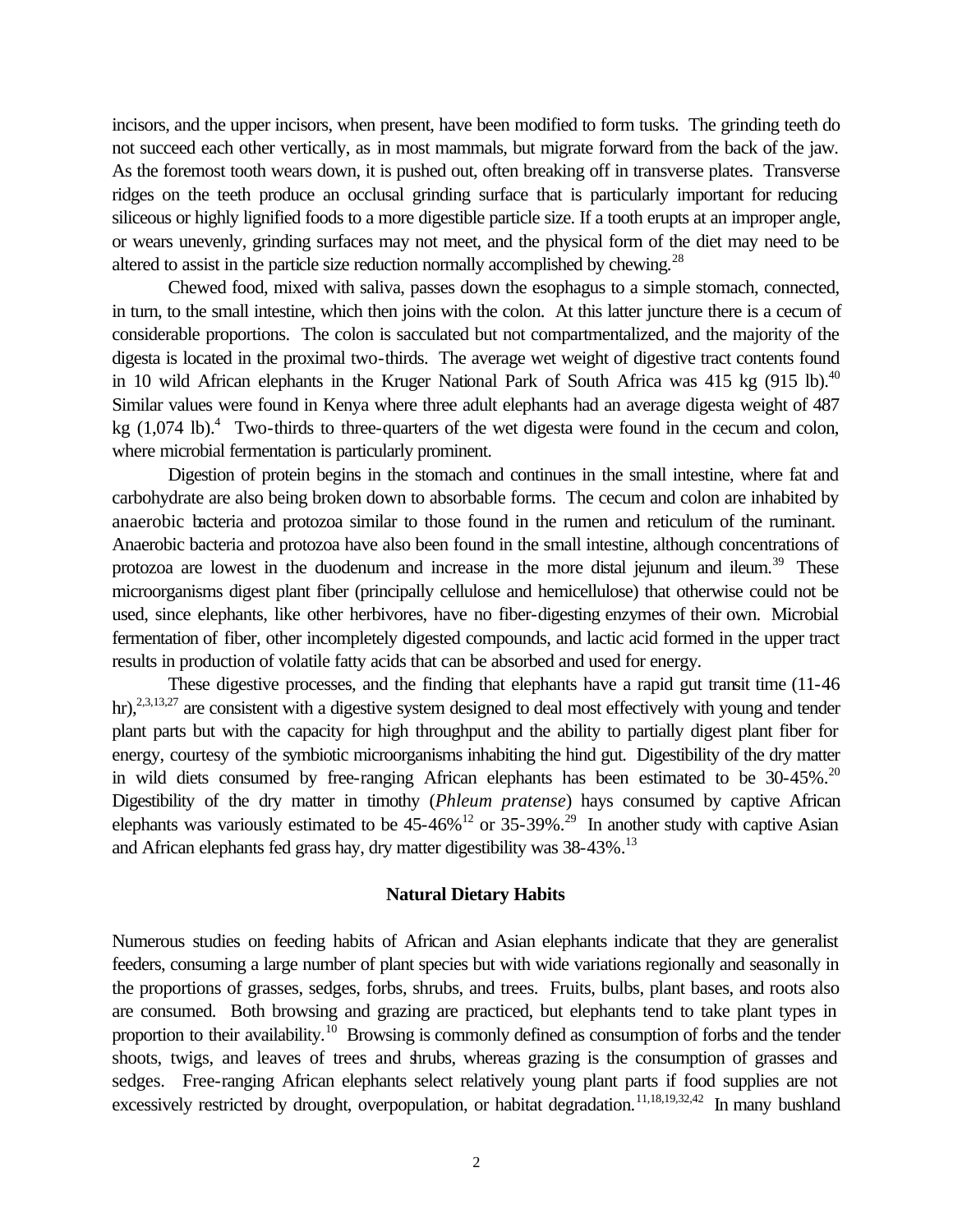or forested habitats, browse consumption predominates during much of the year, although grass consumption increases greatly when its growth is promoted by rainfall.<sup>42</sup> When African elephants are confined to savannah habitats, a large portion of the diet is grass, perhaps a consequence of elephantand fire-induced conversion of woodland into grassland.<sup>17</sup> It has been estimated that the proportion of browse in elephant diets in Amboseli Park, Kenya, dropped from 75% in the early 1970s to 40% in the late 1980s, a period of just such a habitat conversion.<sup>16</sup>

The feeding habits of African elephants were studied in the Ngorongoro Crater, Tanzania, during 1984 and 1985.<sup>15</sup> At this time, most of the Crater floor was grassland, with small areas of forest and swamp. At least 36 plant species were consumed, ranging from large trees to small herbs. Mostly tree, shrub, and forb browse, along with sedges, were eaten during the dry season, whereas forbs, sedges, and grasses predominated in the diet during the wet season. The plant parts eaten were mostly shoots, leaves, and floral parts (infloresences) during the wet season, and only occasionally bark, wood, and twigs, mostly during the dry season. The forest race of African elephants (*Loxodonta africana cyclotis*) living in the rain forest of the Ivory Coast was found to consume up to 29 species of fruiting bodies in January, the fruiting season. However, these fruiting bodies are greatly different in composition from the commercial fruit consumed by humans. A wide variety of plants (67 species identified) was fed on at other times. The parts consumed included leaves, twigs, whole branches, and bark. Some grass from open spaces in the forest floor also was eaten, but its proportion in the diet was low.<sup>21</sup> Heavy use of fruit and browse by the forest elephant, and minimal use of grass, also was observed in the Bia National Park in western Ghana.<sup>32</sup>

A study of free-ranging Asian elephants in wild regions of southern India established that 112 plant species were eaten, although just 25 species accounted for about 85% of the elephants' intake. In short-grass zones, both during the dry and wet seasons, about 85-90% of the diet was browse. Grazing was restricted to sedges and grasses along streams. In mixed tall grass and browse forests, there was slightly more grazing than browsing during the dry months, but after the first rains, the new growth of grass promoted significantly more grazing.<sup>35</sup>

## **Amounts of Food Eaten**

Daily food intake of the wild African elephant has been estimated from the weight of stomach contents or by extrapolating from feeding rate and time. Both methods have produced estimates of daily dry matter intake by adults of about 1.0-1.5% of body weight.<sup>5,24</sup> Using similar methods with wild adult Asian elephants, daily dry matter intakes have been estimated to be  $1.5-1.9\%$  of body weight.<sup>35</sup> Dry matter intakes, relative to body weight, are influenced by dry matter digestibility,  $20$  environmental circumstances, and the productive functions being supported (e.g., maintenance, growth, lactation), and it is unlikely that these different ranges represent species differences. Daily dry matter intakes of timothy hay by two captive 6-yr-old female African elephants, measured for one 7-day period in summer and a second 7-day period in winter, were  $1.4$ -1.6% of body weight.<sup>29</sup> In another study, daily dry matter intakes of captive Asian and African elephants fed grass hays were 1.3 and 1.7% of body weight, respectively.<sup>13</sup>

## **Nutrient Intakes in the Wild**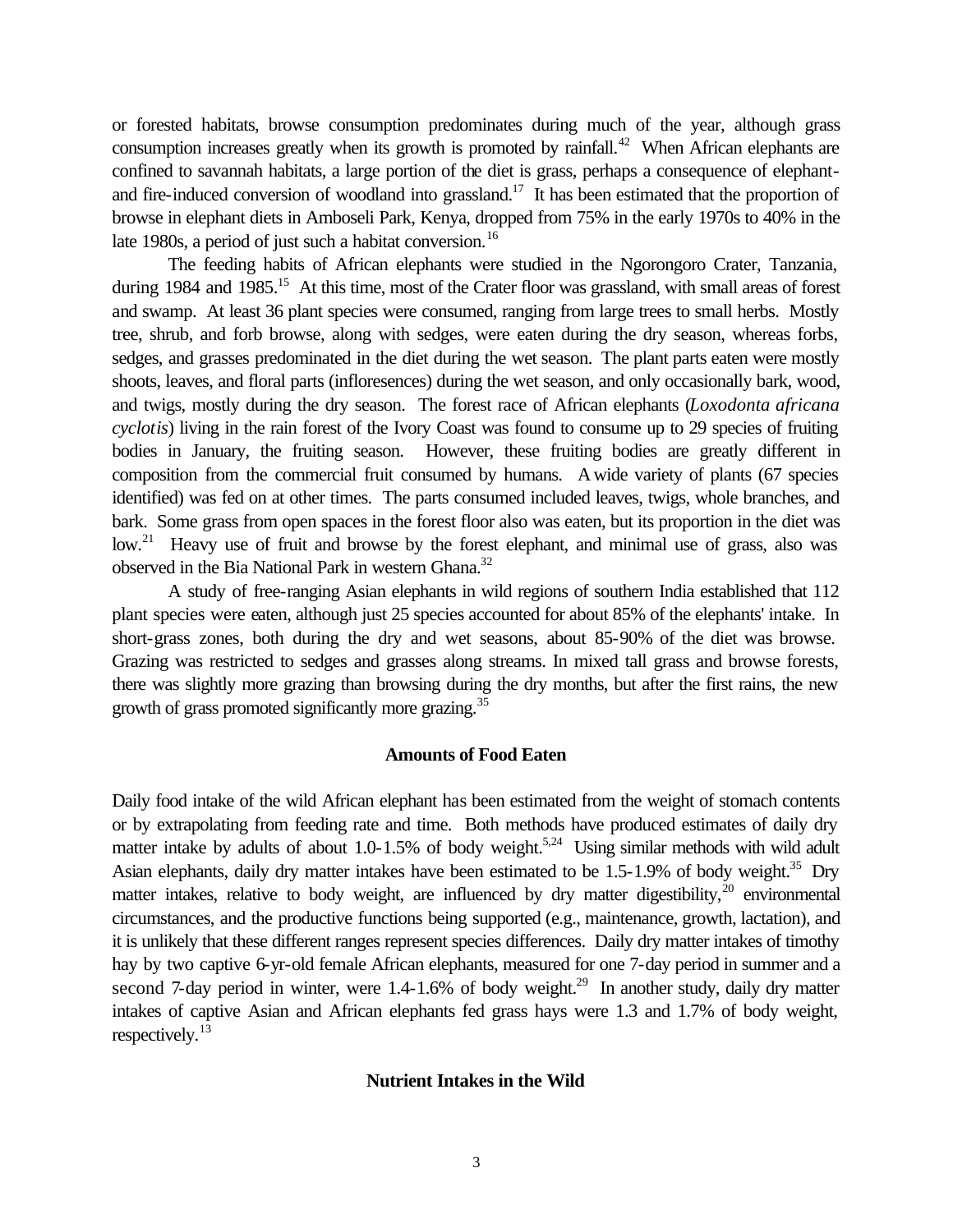While field observations are not sufficient to set minimum nutrient requirements, an analysis of plant parts eaten can help define usual nutrient intakes in wild diets. These vary in nutrient concentration over time much more than would be expected for diets fed in captivity. Presumably, nutrient reserves accumulated during periods of plenty help compensate for periods when nutrients are in short supply. Please note that all nutrient and fiber concentrations in this document are expressed on a dry matter (DM) basis.

## **Protein**

Browse species eaten by African elephants in the Wankie National Park in Rhodesia (now Zimbabwe) in February had crude protein (CP) concentrations from 8-24%, with the majority containing from 12- 18%. Most grasses at that time contained 3-6%, although *Panicum maximum* and *Cynodon dactylon* had 10 and 12% CP, respectively.<sup>42</sup> In this region, rain falls mainly from late October to early April. Generally, plants have their highest protein concentration at their first flush of growth. For most browse species in Wankie Park, this occurs in late September and October, whereas grass species tend to flush in late November or early December. High CP concentrations (most 8-18%, some to 30%) also were found in vegetation consumed by elephants during the wet season in the Tsavo Royal National Park of Kenya. During the dry season, grasses contained 5-7% CP, but legumes and forbs eaten by elephants still contained 10-12%  $\text{CP}^2$ .

When a 10-yr-old male African elephant was released from a stockade and allowed to roam freely in the Tsavo National Park, Kenya, and food selections were observed during 12 daylight hours in May, parts of 64 plant species were consumed. These included trees, shrubs, forbs, sedges, and grasses, and CP concentrations ranged from  $6-23\%$  in the parts eaten of the 59 species that were analyzed. Concentrations of CP were 10% or greater in 47 of these species.<sup>9</sup>

The leaves of 11 browse plants consumed by wild Asian elephants during the wet season in southern India contained 13-26% CP, whereas leaves of the wild grass, *Themeda cymbaria*, contained 9-10% CP. During the dry season, browse leaves contained 6-18% CP, and grass leaves contained 3% CP. Bark of the browse, *Grewia tiliaefolia*, contained 4% CP during the wet season, and basal portions of the grass, *T. cymbaria*, contained 2% CP during either the wet or dry season.<sup>35</sup>

### **Minerals**

Browse species eaten by wild African elephants during February in Wankie National Park in Zimbabwe contained 0.35-2.47% calcium (Ca) and 0.11-0.33% phosphorus (P). Grasses contained Ca concentrations of 0.41-0.66% and P concentrations of 0.09-0.20%.<sup>42</sup> Similar ranges (0.37-3.61% Ca; 0.08-0.36% P [one forb had 0.58% P]) were found in the parts of 59 plant species eaten by a male African elephant released into the Tsavo National Park.<sup>9</sup>

Bark and leaves of browse eaten by Asian elephants in southern India contained 0.25-5.72% Ca and 0.08-0.21% magnesium (Mg) during the wet season and 1.77-3.74% Ca and 0.07-0.14% Mg during the dry season. Grass leaves during the wet season contained 0.19-0.46% Ca and 0.06-0.08% Mg. Phosphorus concentrations were not reported.<sup>35</sup>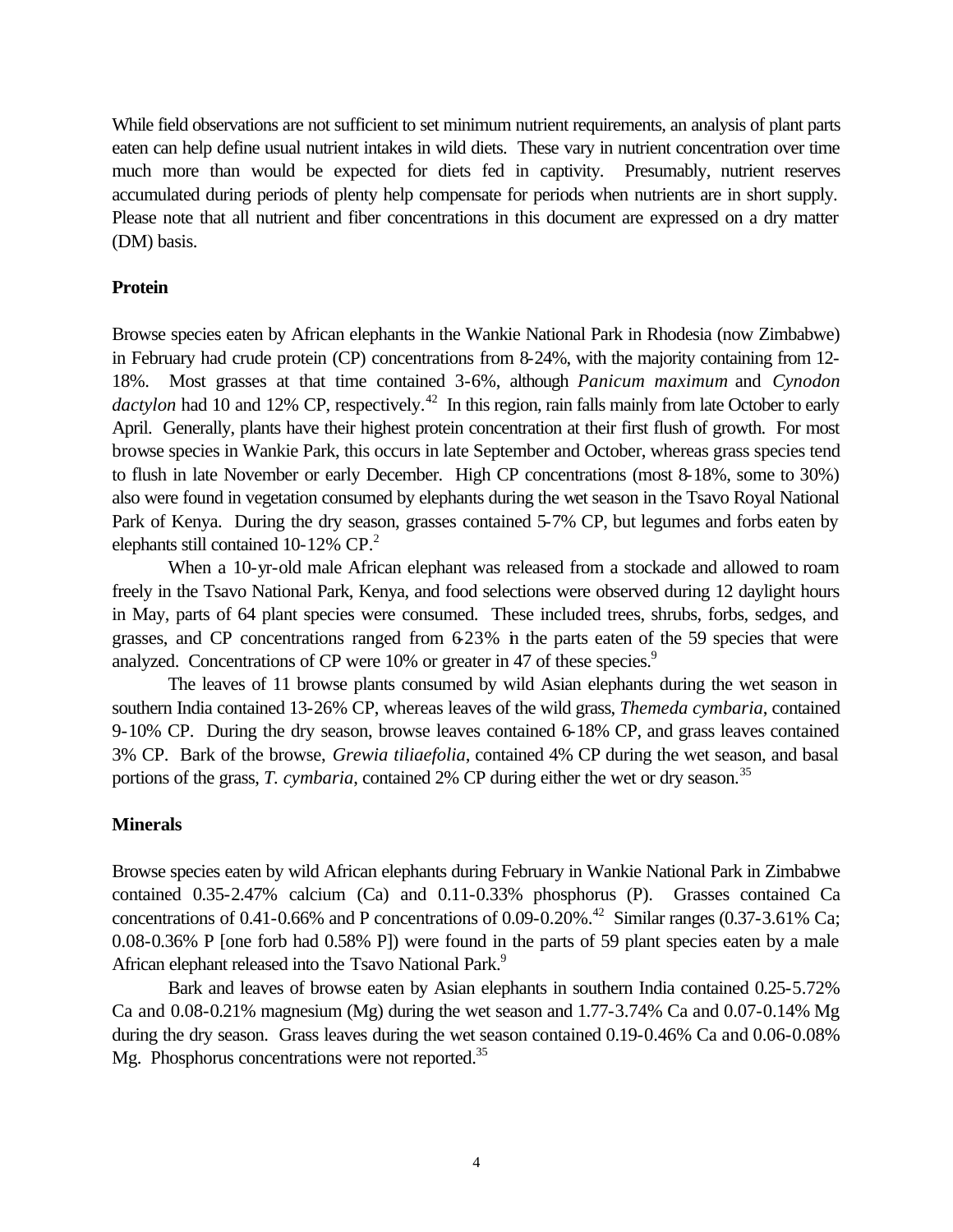Sodium (Na) concentrations in the leaves of 12 tree species favored by elephants in Kasungu National Park, Malawi, ranged from  $0.10$ -1.25%.<sup>13</sup> Concentrations of Na in the browse and grass eaten by the male elephant that was observed in the Tsavo National Park ranged from 0.01-1.67%.<sup>9</sup>

With the exception of values for potassium (K), ranging mostly from 0.25 to 2.5% of DM in browse leaves, sedges, and grasses, <sup>9,13</sup> few data on other minerals are available. Samples of grass (*Saccharum arundinecium*) eaten by Asian elephants in Nepal during the cool-dry season contained 296 ppm iron (Fe), 39 ppm copper (Cu), 29 ppm manganese (Mn), 52 ppm zinc (Zn), and 0.12 ppm selenium (Se). Browse stems and twigs of *Bombax ceiba* contained 368 ppm Fe, 11 ppm Cu, 19 ppm Mn, 27 ppm Zn, and 0.11 ppm Se. Leaves of this species contained 429 ppm Fe, 13 ppm Cu, 37 ppm Mn, 20 ppm Zn, and 0.46 ppm Se. Browse stems and twigs of *Ficus religiosa* contained 152 ppm Fe, 13 ppm Cu, 16 ppm Mn, 22 ppm Zn, and 0.43 ppm Se, whereas leaves contained 313 ppm Fe, 10 ppm Cu, 32 ppm Mn, 20 ppm Zn, and 0.17 ppm Se. $^{31}$ 

#### **Vitamins**

Concentrations of vitamins in plants being eaten by wild elephants appear not to have been analyzed. However, alpha-tocopherol concentrations in plants eaten by black rhinoceroses (*Diceros bicornis*) in Zimbabwe and Kenya have been reported to range from  $4-421$  mg/kg.<sup>7</sup> Unfortunately, this issue has been confused by a more recent report, apparently on some of the same plants, that vitamin E concentrations might be 50-150 IU/kg. $<sup>6</sup>$ </sup>

## **Fiber Intakes in the Wild**

The proximate analytical system includes a method for determining crude fiber, originally intended to represent the organic fraction of plant cell walls that is not digested by mammalian enzymes. Thus, crude fiber should be either indigestible or digested only by symbiotic microorganisms that live in digestive tract compartments such as the rumen and reticulum of ruminants or the cecum and colon of horses and elephants.

The association of crude fiber with lowered digestibility accounts for the common characterization of fiber as a negative component of animal food. However, in animals that have evolved as herbivores, the physicochemical characteristics of dietary fiber play an important role in normal gastrointestinal function. The amount and form of digesta reaching the lower gut of the elephant influences the character of the fermentation occurring there, and may affect the rate at which fermentation products are produced and absorbed and the rate at which undigested residue is excreted. When dietary fiber concentrations are low and concentrations of rapidly fermented materials, like starch, are high, fermentation rates will be accelerated, gut motility will change, the bowel can become distended with gas, and abdominal pain may result.

Crude fiber concentrations in the leaves of trees used by African elephants in the Kasungu National Park, Malawi, ranged from 13-62%.<sup>10</sup> Browse, sedge, and grass consumed by an elephant in the Tsavo National Park, Kenya, contained 21-49% crude fiber.<sup>9</sup> Crude fiber concentrations in whole grasses, grass bases and tops, browse stems and leaves, and in herbs consumed by elephants in the Queen Elizabeth National Park, Uganda, ranged from 13-47% (recalculated from data expressed on an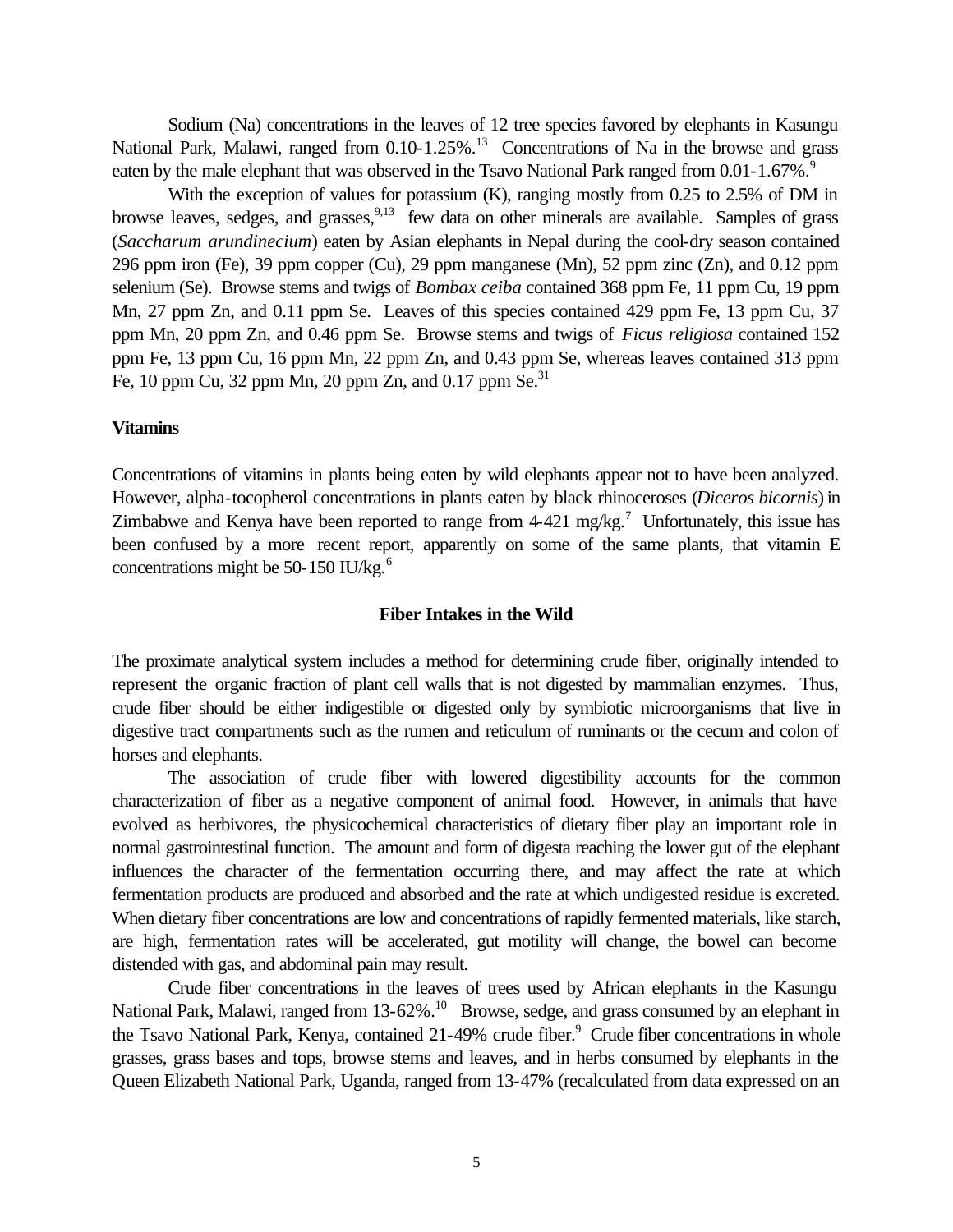ash-free basis).<sup>19</sup> The average crude fiber concentration in palm (*Caryota urens*) leaves consumed by Asian elephants in the Kerala Forest, India, was 24%.<sup>22</sup>

Unfortunately, the crude fiber determination includes an analytical error that varies in magnitude with the type of plant material being analyzed. Although oversimplified, the principal error relates to underestimation of the concentrations of hemicellulose and lignin (thus, underestimating plant cell wall). Despite this error, the use of crude fiber analysis persists, largely because of the simplicity of the procedure and the large amount of published crude fiber data.

Alternative analyses for neutral detergent fiber (NDF), acid detergent fiber (ADF), and lignin have been developed, that more accurately characterize those plant cell wall fractions that are difficult to digest.<sup>41</sup> Concentrations of these fractions can not be directly compared with crude fiber values, although crude fiber tends to be lower than ADF and higher than lignin when these analyses are conducted on the same sample. Neutral detergent fiber includes lignin, cellulose, and hemicellulose, whereas ADF includes lignin and cellulose. Hemicellulose can be estimated by subtracting ADF from NDF. This analytical system has been used to characterize fiber concentrations in plants consumed by African elephants in a private game reserve bordering the Kruger National Park in South Africa, and averages of 62% NDF, 48% ADF, and 15% lignin were found.<sup>20</sup>

## **Diets for Captive Elephants**

# **Hays**

Since captive elephants are totally dependent upon food provided by their keepers, it is important that their diet contain all required nutrients in sufficient quantities and in usable forms. Hays of various types generally constitute the foundation of feeding programs for elephants in North America. Grass hays are commonly used, although they vary greatly in nutrient content, and many elephants may benefit from a combination of grass and legumes. Hays that are dusty, moldy, or infested with blister beetles, poisonous plants, or other dangerous substances should never be used.

Nutrition Advisory Group (NAG) Fact Sheet 001 (Hay Quality Evaluation) includes a description of various hay types, the regions where hays are grown, and the factors that influence composition. In brief, the perennial grasses grown for hay in the northern temperate zone include timothy (*Phleum pratense*), smooth bromegrass (*Bromus inermis*), and orchardgrass (*Dactylis glomerata*). Tall fescue (*Festuca arundinacea*) is grown in the Southeast and Pacific Northwest. Bermudagrass (*Cynodon dactylon*) is a warm-season grass, common in the South. Sudangrass (*Sorghum vulgare*) is an annual warm-season grass that can be grown even in the North during the summer, and that is sometimes made into hay. Hay also may be made from oats (*Avena sativa*) if cut in the late-milk to early-dough stage before the seed heads fully ripen. The composition of grass hays can vary widely, dependent largely upon soil fertility and stage of maturity when cut. For example, bermudagrass hay that has not been fertilized with nitrogen and is cut when mature, may have only 4% CP, whereas properly fertilized bermudagrass cut at the early heading stage, or before, may have up to 14% CP. Perennial legumes, such as alfalfa (*Medicago sativa*) and common red clover (*Trifolium pratense*) have relatively high CP concentrations because of the nitrogen-fixing bacteria that live in their root nodules.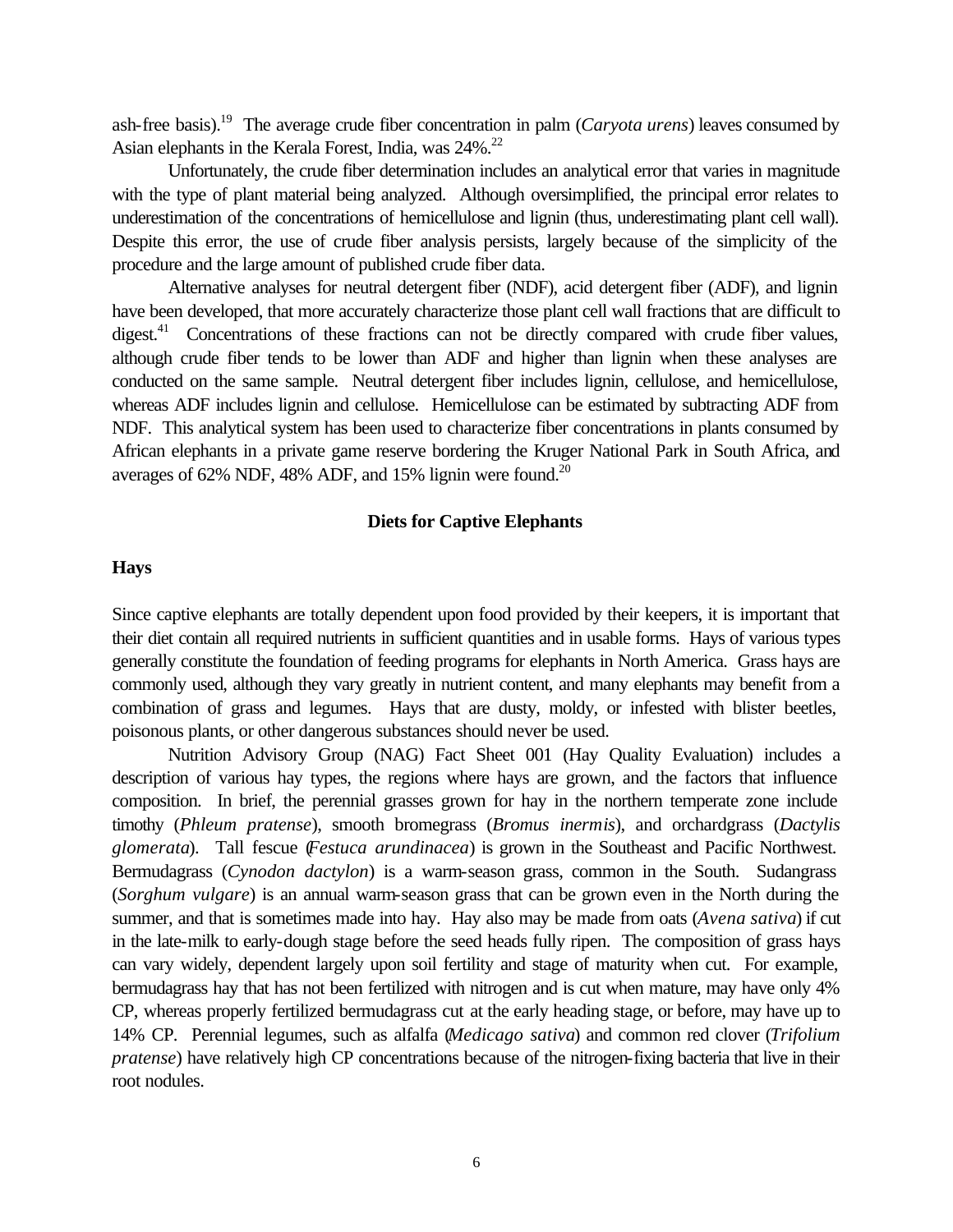Mixed hays, such as alfalfa-bromegrass or alfalfa-timothy, are particularly useful because the species in the mix complement each other in the nutrients they individually supply. Such mixes are agronomically productive and are widely available in the northern United States and in Canada. Where such mixes are not available, it is often possible to purchase alfalfa hay that can be fed in desired proportions with locally produced grass hay.

Nutrient concentrations in some typical hays that have been used for elephants are shown in Table 1. Most useful are analytical data on the actual hays to be used. Routine analyses of purchased hays for DM, CP, NDF, ADF, lignin, Ca, and P are recommended.

The data in Table 1 reveal that, regardless of the hay chosen, several nutrients are likely to be in short supply. As previously noted, the nutrient requirements of the elephant have not been defined. However, the similarities in digestive strategies of the elephant and the horse suggest that the nutrient needs of the former might reasonably be compared to the nutrient requirements of the latter.<sup>23</sup> When this is done for typical hays, deficiencies of several nutrients are apparent. Protein concentrations are low in many grass hays compared to the needs of growing young, pregnant and lactating females, and breeding males. Some of the poorer grass hays are too low in protein for maintenance of adults, but these conclusions should be based on analysis.

Calcium concentrations tend to be high in legumes and low in grass hays, whereas P and Na tend to be low in both grass and legumes. Dependent upon the region where grown, low concentrations of I, Co, Se, Zn, and Cu may be seen. Vitamin A (from beta-carotene) and vitamin E can be inadequate if the hay has few leaves or is badly weathered, and concentrations of both nutrients decline with storage time.

Although daily digestible energy (DE) requirements are commonly met by allowing elephants to consume hay until their appetites are satisfied, fiber concentrations in mature grass hays may be so high and DE concentrations so low that gut fill will physically restrict intakes below the needs of young, growing elephants or of lactating females.

Thus, supplements to hay must be formulated to ensure that intakes of specific nutrients and of DE will be sufficient. Proposed minimum nutrient concentrations (DM basis) in elephant diets, based largely on extrapolation of nutrient requirements of horses,  $^{23}$  are presented in Table 2.

# **Pellets**

Pelleted feeds can be useful in correcting the inadequacies of hay. Formulas for three types of pellets are given in Table 3. The first and second have been designated ADF16 and ADF25 for the percentages of acid detergent fiber they contain. Please note that these designations do not refer to particular commercial feeds, and manufactured products that have been given these names may or may not have the same formulas and specifications. ADF16 is lower in fiber but higher in CP and DE, whereas ADF25 is lower in DE but higher in fiber, Ca, P, and Na. Most other nutrient levels are similar. These differences allow for some manipulation of DE and nutrient supplements to hays of different qualities for elephants with different needs, but either pellet can be useful and important when feeding growing young elephants,<sup>36</sup> adults with missing or misshapen teeth,<sup>28</sup> females in the last third of gestation, or lactating females. To avoid digestive upsets, the introduction of either pellet into the diet should be gradual (increasing slowly over 2 wk), and the amount fed should be appropriate to need but should not exceed 50% of total dietary DM.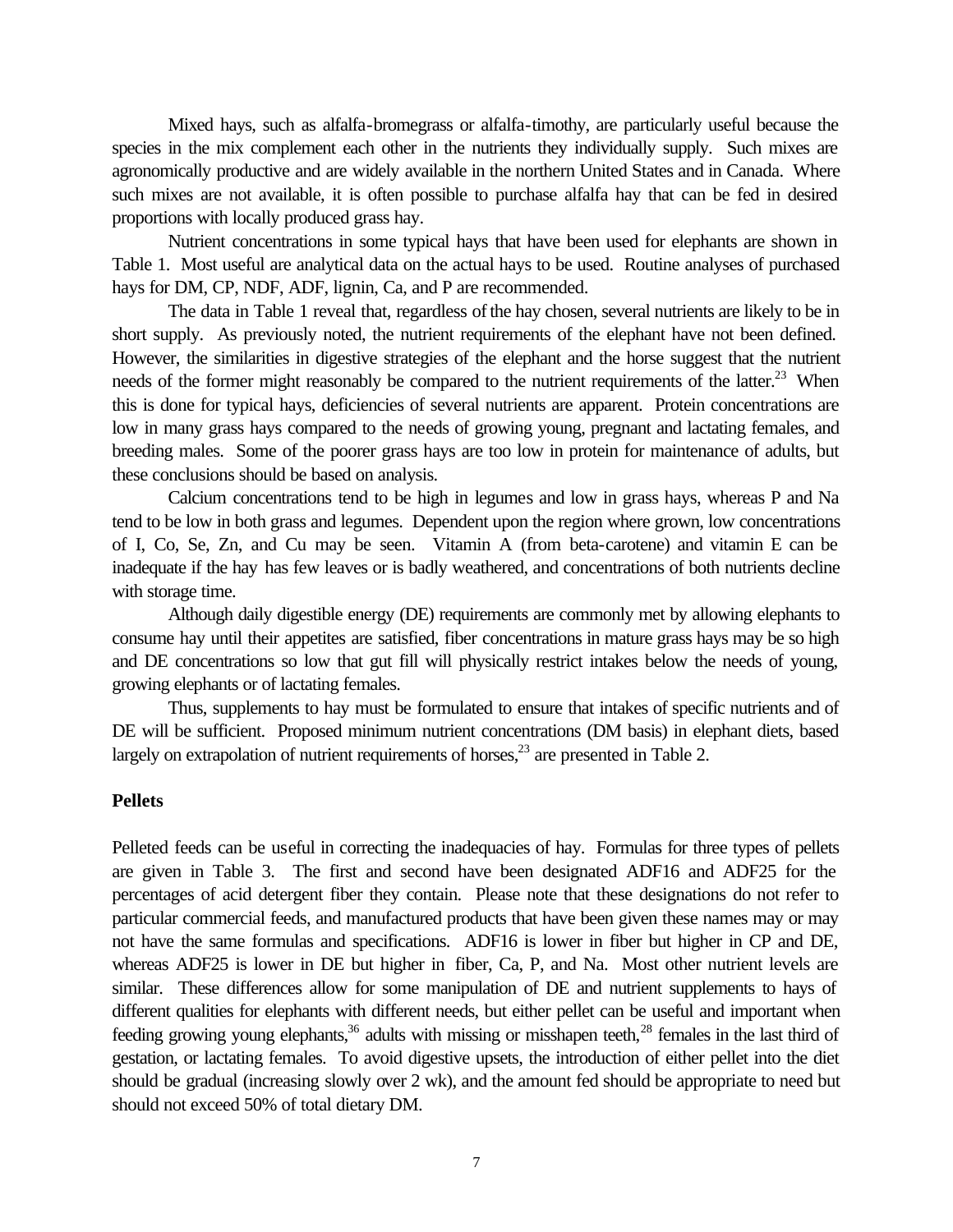The third pellet has been designated Herbivore Supplement (likewise, not a commercial product) and is designed to be used in more limited amounts, providing a little extra DE and protein but primarily ensuring that dietary levels of minerals and vitamins will be adequate. The amount fed generally would be in the range of 10-25% of dietary DM, and this upper level should not be exceeded to avoid mineral excesses.

Nutrient specifications for these three pellets are given in Table 4. If well-chosen and combined, ingredients other than those shown in Table 3 can be used to formulate these pellets. Pellet diameters of 1.3-1.9 cm (0.5-0.75 in) are reasonable, although elephants can successfully pick up pellets as small as 0.5 cm (0.20 in) in diameter.

As with all feeds, appropriate storage conditions are important to retain product quality. Insect and rodent control measures should be in place, and air-conditioned storage may be particularly important in hot, humid environments. Purchased supplies should not exceed the amounts needed over a 4- to 6-mo period, assuming ideal storage conditions.

#### **Combinations of Hay and Pellets**

When ADF16 or Herbivore Supplement are used in typical amounts with various hays, the dietary nutrient concentrations shown in Tables 5 and 6 will result. The data provided are sufficient to make comparable calculations using ADF25, but these calculations have not been included in this document.

The proportions of grass hay and ADF16 in Table 5 are 70 and 30%, respectively. Except for low-protein bermudagrass, these combinations meet the nutrient requirements for much of the elephant life cycle. When bermudagrass contains only 4% CP, protein concentrations in the total diet will be inadequate for all but adult maintenance. Nutrient levels could be improved and still permit use of this low protein hay by feeding 60% bermudagrass, 30% ADF16, and 10% Herbivore Supplement. Crude protein concentrations will be increased from 9 to 11%, with comparable increases in other nutrients.

In Table 6, grass hay, alfalfa hay, and Herbivore Supplement are used in proportions of 70, 20, and 10%, respectively. This combination might be used when seeking supplemental minerals and vitamins, primarily, and the extra digestible energy provided by supplemental ADF16 is not needed. Costs would also tend to be lower than when ADF16 is used in larger amounts. However, as before, the use of low-protein bermudagrass as the grass hay in the mix results in dietary protein concentrations that are adequate only for maintenance. By doubling the percentage of Herbivore Supplement (increased to 20%) and removing a like percentage of bermudagrass (reduced to 60%), CP concentrations could be increased from 9 to 11%.

Thus, it is apparent that appropriately formulated pellets can be used in a variety of ways to correct the deficiencies of forage. However, if those deficiencies are extreme, it may be more cost effective to buy and use only hays that meet Quality Standard 4 or higher of the Hay Market Task Force of the American Forage and Grassland Council (see NAG Fact Sheet 001, 1997, Hay Quality Evaluation).

## **Other Supplements**

Assuming that pellets are compounded and used as described, other nutrient supplements should not be needed. However, it has been suggested that biotin supplements improve foot health, and that zinc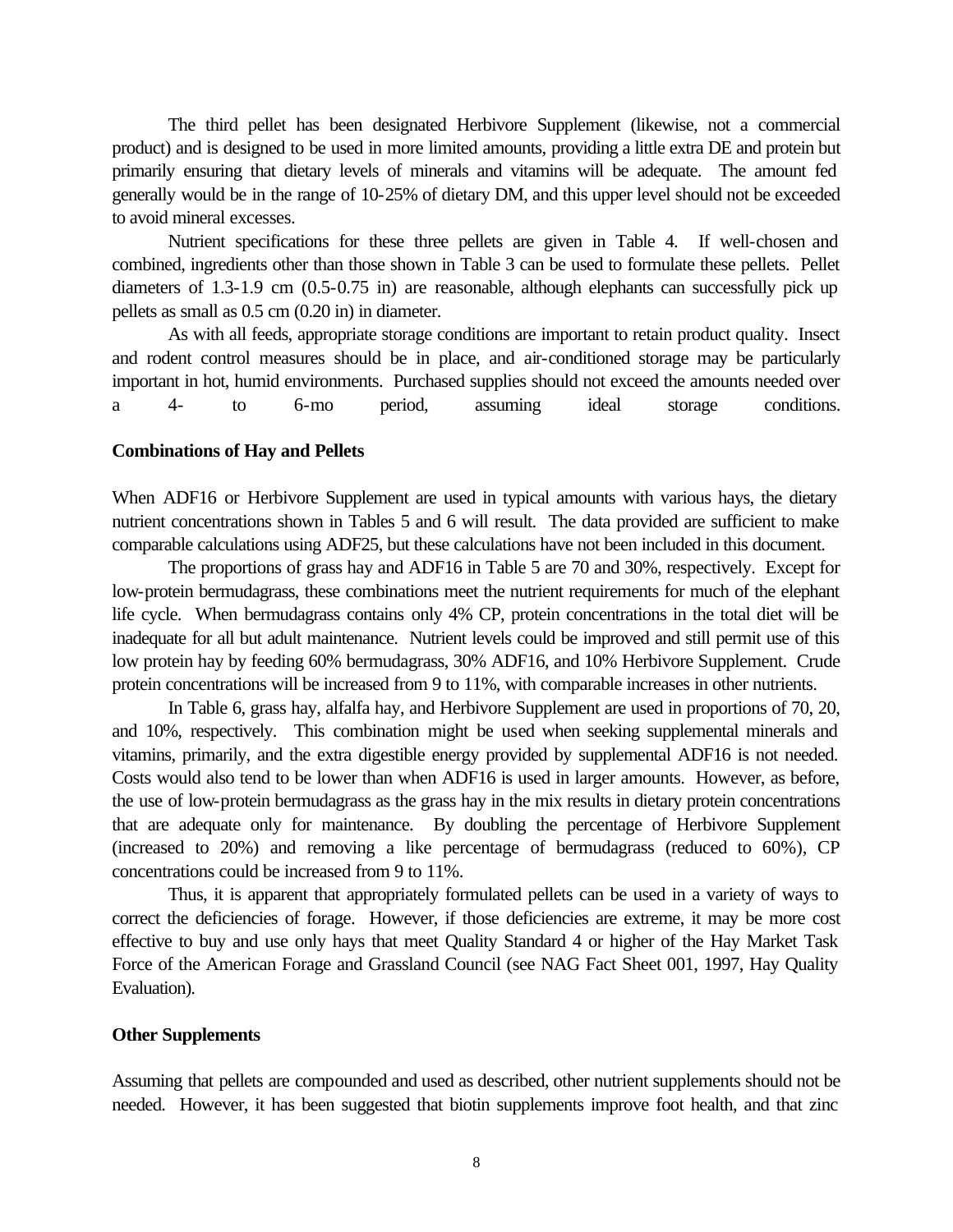supplements may be needed to ensure normal immune function. Also suggested is that large doses of a water-soluble derivative of vitamin E protect more effectively, than the usual vitamin E compound added to feeds (D,L-alpha-tocopheryl acetate), against myopathies and other expressions of oxidative damage to cells.

**Biotin.** Pharmacokinetic data (used to estimate absorption, use, and excretion) generated by giving single oral doses of biotin to horses indicate that only 1% of the dose is absorbed, and about half of that is excreted in the urine. The pharmacokinetic curves produced by single oral doses of biotin given to Asian elephants are the same shape as in horses.<sup>39</sup> Data on urinary biotin excretion are not available, but it is reasonable to believe that elephants also absorb and retain very small amounts of biotin. Anecdotal reports of improvements in foot health associated with biotin supplementation of horses or elephants are almost invariably confounded by improvements in foot husbandry. Considering the evidence of biotin synthesis in the digestive tract of horses, the similarity of the elephant digestive tract, and the difficulty in demonstrating biotin deficiency in any species fed natural diets without use of an antibiotic or sulfa drug to limit microbial synthesis in the intestine, it is surprising that responses to biotin supplements have been noted. It is doubtful that this issue will be resolved until an adequate double-blind study is conducted, in which the person administering oral biotin or a placebo does not know which is which, and likewise, the person scoring foot health does not know which animals received biotin and which received the placebo.

It is implausible that the application of biotin-containing products (ointments) to the foot or toenails will result in improvement.

**Vitamin E.** With respect to vitamin E requirements, serum concentrations of alpha-tocopherol in captive elephants responded markedly (rising from 0.1 to 0.4 mg/ml) to a large oral dose (4.8 IU/kg body weight) of water-soluble vitamin E (D-alpha-tocopheryl polyethylene glycol succinate [TPGS]) compared to little response from equal or higher doses of D-alpha-tocopherol or D-alpha-tocopheryl acetate. When TPGS was provided at 6.6 IU/kg body weight, serum alpha-tocopherol concentrations rose to about 1 mg/ml.<sup>25,26</sup> Death of a 17-mo-old Asian elephant was previously reported when plasma concentrations of alpha-tocopherol in this animal and others in the herd were undetectable  $\langle \langle 0.1 \rangle$ mg/ml). When estimated daily vitamin E intakes were doubled (from about 0.6-0.8 to 1.0-1.6 IU/kg body weight), using D,L-alpha-tocopheryl acetate, plasma alpha-tocopherol concentrations 3 yr later ranged from 0.2-0.6 mg/ml.<sup>8</sup> Seven African and six Asian elephants at the San Diego Wild Animal Park were fed about 27 kg (60 lb) of sudangrass hay, 14 kg (30 lb) of alfalfa hay, and 4.5 kg (10 lb) of an herbivore supplement each day. The supplement contained 2,000 IU vitamin E/kg either in the form of D,L-alpha-tocopheryl acetate or as TPGS. Both treatments provided about 200 IU of supplemental vitamin E/kg diet or about 2.25 IU/kg body weight. After 5 wk, the three African and three Asian elephants receiving D,L-alpha-tocopheryl acetate had serum alpha-tocopherol concentrations of 0.49 mg/ml, whereas the four African and three Asian elephants receiving TPGS had serum alpha-tocopherol concentrations of 0.70 mg/ml. The values were about the same after 8 wk, 0.49 and 0.67 mg/ml, respectively.<sup>38</sup> Although it is commonly believed that serum or plasma tocopherol concentrations may be used to assess vitamin E status, there is increasing evidence that assays of single serum samples are poorly related to vitamin E concentrations in critically important tissues. In addition, individual elephants (and horses), who are eating the same diet and who are within the same age class, have had their plasma repeatedly analyzed and have been shown to have individually characteristic plasma alpha-tocopherol concentrations that may vary 1.5-2 fold from plasma alpha-tocopherol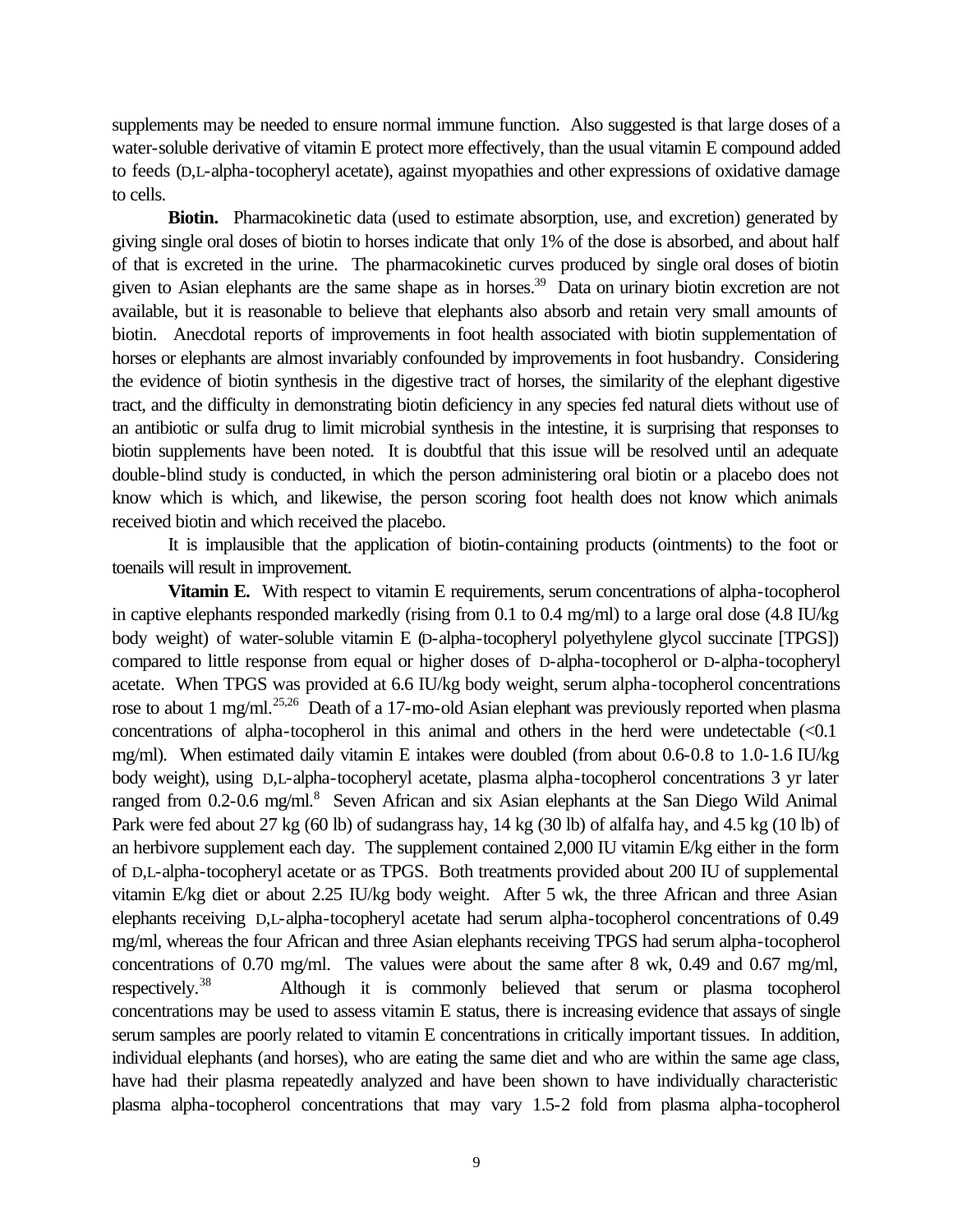concentrations of other individuals.<sup>31,37</sup> These individually characteristic differences between elephants in plasma alpha-tocopherol concentrations, coupled with values that are typically low and within one order of magnitude of the analytical detection limit, introduce an uncertainty into the determination that suggests results of a single assay should be interpreted with caution.

**Zinc.** A captive Asian elephant fed timothy hay, oat grain, carrots, lettuce, and pellets was reported to exhibit hyperkeratosis and a poor inflammatory response in infected vesicles above the toenails. A presumptive diagnosis of immunodeficiency, secondary to zinc deficiency, was made when an improvement was noted following administration of a zinc carbonate supplement.<sup>30</sup> concentration of zinc in dietary DM was reported to be 22 mg/kg before supplementation and 54 mg/kg afterward. Unfortunately, it isn't clear whether these were analyzed or calculated values, and if calculated, whether consideration was given to missing values for zinc in some dietary ingredients. In addition, dietary zinc concentrations given in the text of this report differed from those in the tables.

It is noteworthy that 88 young African elephants (<2-9 yr initially), housed in dirt lots with small areas of mud (man-made in dry weather), fed bermudagrass hay, alyceclover (*Alysicarpus vaginalis*) hay, and ADF16, and subjected to regular veterinary examination for 6 yr, grew normally and showed no signs of biotin, vitamin E, or zinc deficiency.<sup>38</sup>

Bran, oats, and colic. As with horses, bran, oats, corn, and other grains were traditionally used in feeding programs for elephants, and some zoos continue this practice. With the appropriate use of nutritionally complete pelleted feeds and adequate amounts of fiber from good quality hays, the benefits of bran may be overstated, and, indeed, excessive use of bran for the horse has been associated with nutritional secondary hyperparathyroidism, due to bran's high phosphorus content and a marked inverse Ca:P ratio. The use of whole grains, once necessitated by the unavailability of nutritionally complete pelleted feeds, is, likewise, no longer required. Upon occasion, bran has been used as a carrier for liquid medications, and different carriers may be required for medications in other forms. Because elephants are reluctant to consume unfamiliar foods, it is appropriate to offer potential medicant carriers periodically so they will be consumed when needed. However, it should not be necessary to offer such items continuously.

Bran from wheat or rye consists primarily of the seed coat, containing most of the seed fiber, and the gluten cell layer, containing protein. It has been suggested that use of bran may prevent colic in elephants. Horses and elephants are not "meal-eaters", but have evolved to consume large amounts of food throughout the day. Bran, when offered along with pellets as part of a meal, provides a bolus of high fiber material to the gut. By contrast, consumption of properly selected hay throughout the day better simulates the natural feeding strategy of elephants and provides fiber continuously over a longer period.

Colic is a general term for abdominal pain that may be chronically intermittent or may have a sudden, acute onset. Colic in horses has been attributed to parasites, behavioral problems, and a number of poor husbandry and feeding practices, including stress due to changes in routine, insufficient roughage of appropriate quality, rapid consumption of grains or pelleted feed, sudden changes in amounts or types of feeds/roughage, and lack of continuously available fresh, clean water. Elephants, like many humans, appear to be more comfortable when their lives are governed by a predictable routine. Considering the nature of their digestive tract and the composition of foods in the wild, hay should form the base of the captive diet. Nutrient concentrations are important, of course, but fiber intakes should be sufficient to ensure normal gut function. When a  $3<sup>rd</sup>$ -cutting orchardgrass hay with an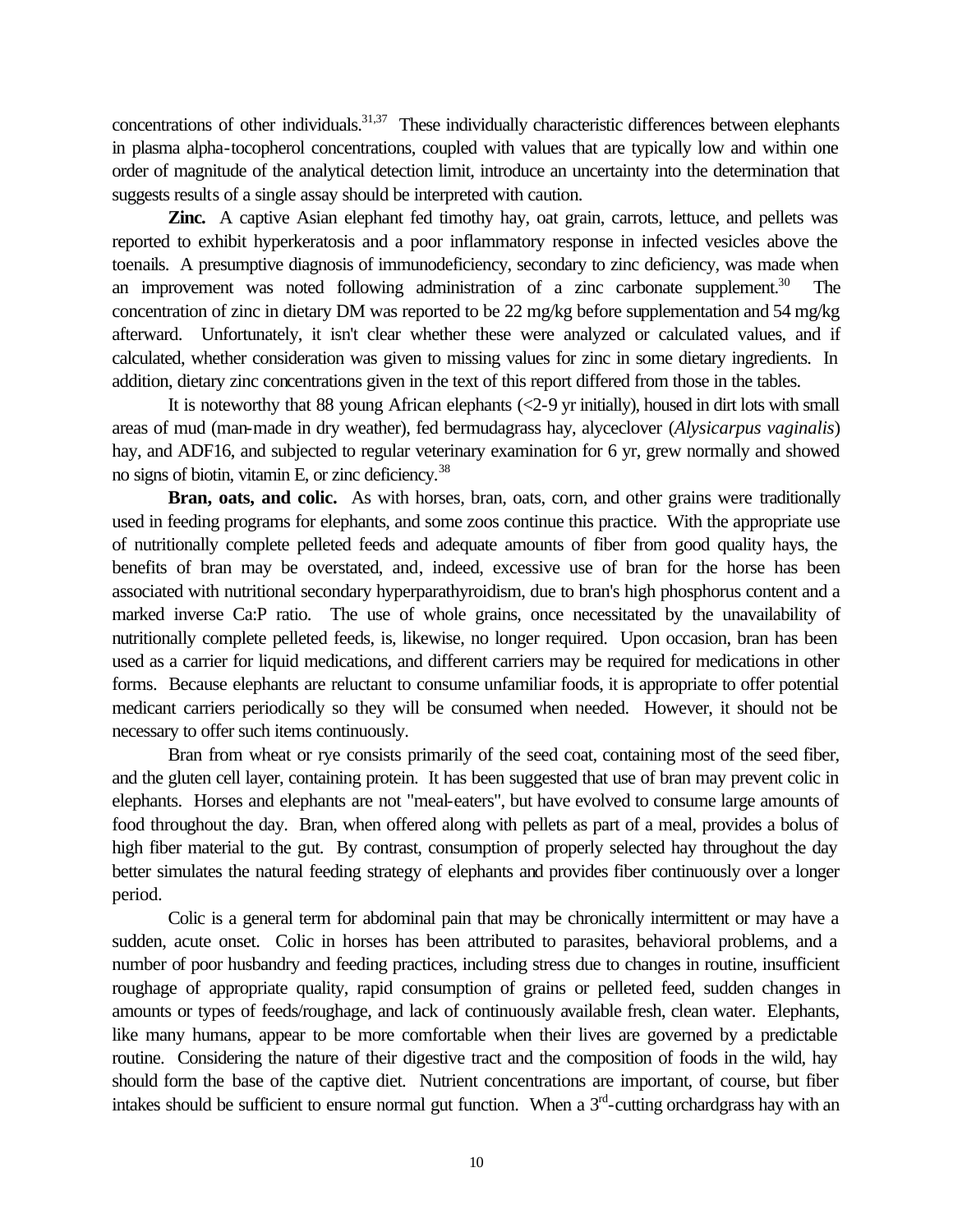ADF concentration of about 24% was fed to adult elephants, digestive upsets occurred. However, when hays with 30% or more ADF were fed, no tendencies for colic to develop have been noted (M.E. Allen, personal communication). Some believe that regular exercise promotes normal gut motility. Although exercise is difficult to promote in the typically small elephant exhibit, distribution of hay among several feeding locations encourages movement and may provide some behavioral stimulation. Rapid consumption of more concentrated foods, such as pellets, can be controlled by keepers. Any changes in the amounts or types of roughage and other foods offered should be made gradually (over 1-2 wk) to allow for adaptation by intestinal microorganisms. Although some zoos do not provide water continuously for elephants, with the present substantial knowledge of factors predisposing to colic, it is advised that this practice be changed.

Because exhibit areas are small, and food requirements can generally be met by short bouts of eating, there are long periods of inactivity during which aberrant behavior may develop in a few elephants. This may include consumption of sand or other exhibit substrates, resulting in intestinal impaction. Some zoos have used decomposed granite on ground surfaces which, when consumed, tends to form a stable concretion that is more likely than sand to obstruct the intestinal tract, because it does not break apart readily. Additions of wheat bran or sugar beet pulp to the diet have been attempted as a prophylactic measure, with uncertain results. Mineral oil has been used as well, but its prolonged use will seriously impair absorption of fat-soluble vitamins. It may be most appropriate to thoroughly review and correct husbandry, restrict access to consumable substrates, if feasible, and observe elephants regularly for signs of abnormal behavior. Depression, failure to eat, changes in the odor, appearance (e.g., presence of substrate), and volume of feces, changes in the pattern of defecation (commonly about every 2 hr, but individuals have a characteristic pattern), stretching in a "saw-horse" stance, elevation of the head, and rolling, are colic danger signs. Forced exercise may be helpful in restoring normal gut motility and relieving pain.

# **Produce**

Many zoos continue to offer produce to large herbivorous animals. When used in small amounts, fruits and vegetables are not harmful and may help when shifting or medicating elephants. However, other palatable products, such as leaf-eating primate biscuits can be used in small amounts (a few cubes), as an enticement to shift, at appreciably less cost. At one major U.S. zoo that still feeds apples, carrots, and leafy greens, 49% of the cost of the elephant diet was due to produce, whereas those high-cost, high-moisture foods contributed 5% of diet dry matter. Clearly, the nutrient contribution of produce was negligible, but its cost was not.

# **Recommendations**

- 1. Analyze hays for dry matter, crude protein, neutral detergent fiber, acid detergent fiber, lignin, calcium, and phosphorus in a laboratory with demonstrated expertise.
- 2. Use grass hay or a mixture of grass and legume hays, of known composition, as the base for elephant diets.
- 3. Using analyzed and published nutrient concentrations, determine the need for supplemental sources of energy, protein, minerals, and vitamins.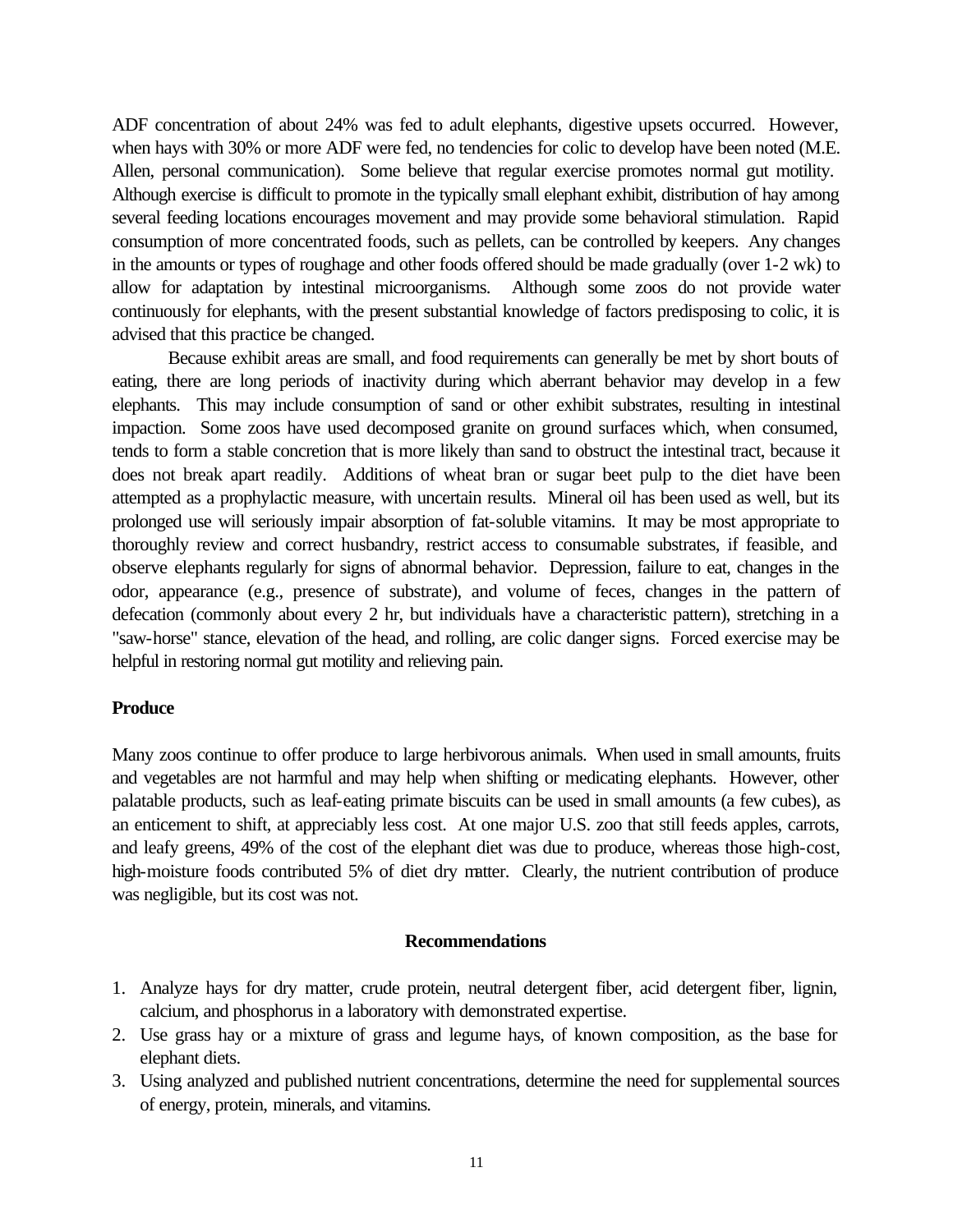- 4. When hay mixtures are not adequate to meet digestible energy, protein, mineral, and vitamin needs, consider adding a formulated pellet similar to ADF16.
- 5. When hay mixtures are principally deficient in minerals and vitamins, consider adding a formulated pellet similar to the Herbivore Supplement.
- 6. Provide water and grass hay ad libitum, and add legume hay and ADF16, ADF25, or Herbivore Supplement in amounts proportional to estimated need. Note that grass hay to be fed ad libitum should have 30% or more ADF to avoid problems with colic.
- 7. Make all dietary changes gradually (over 1-2 wk) to avoid digestive upsets.
- 8. Observe elephants regularly and conscientiously.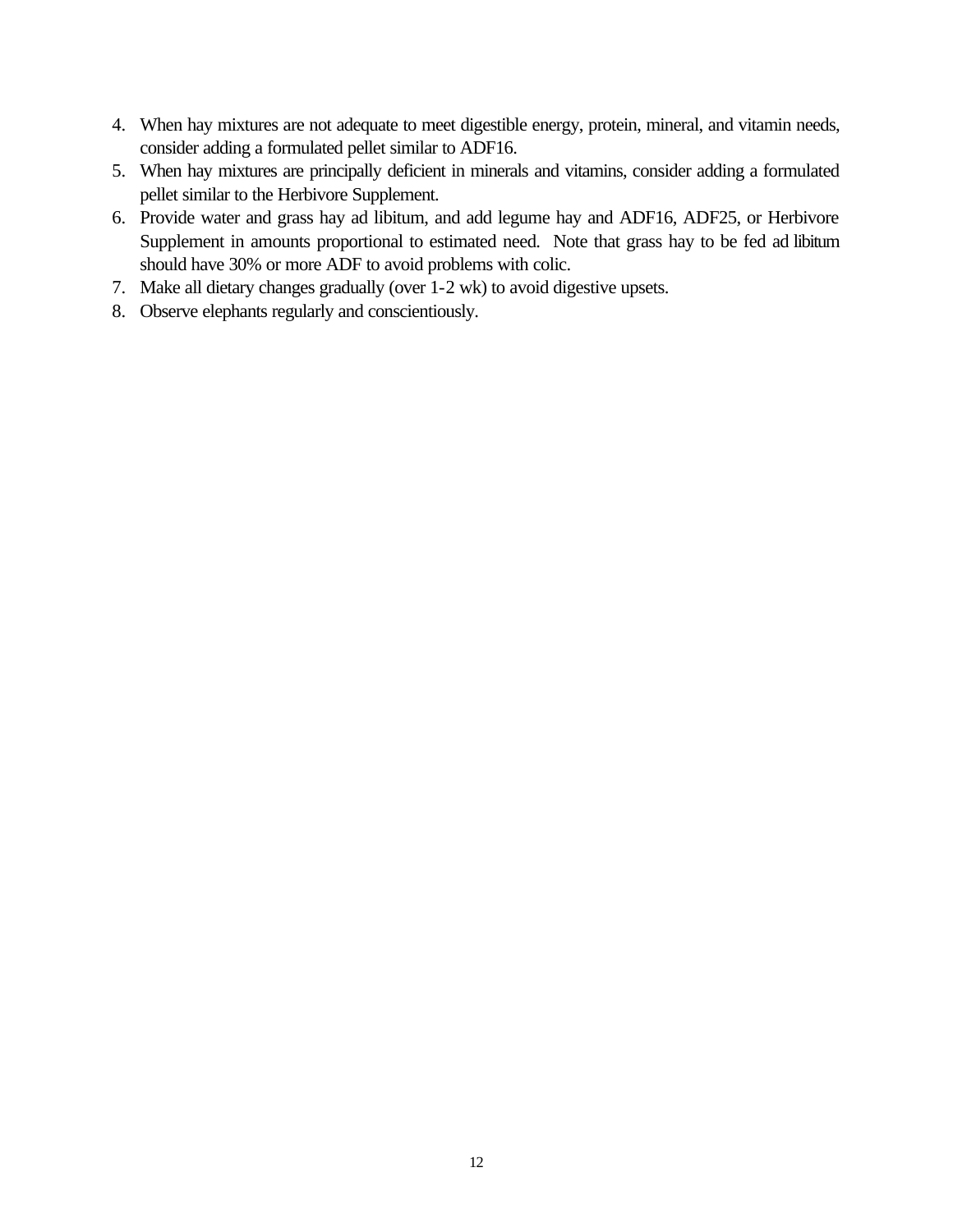#### **Literature Cited**

<sup>1</sup>Ananthasubramaniam, C.R., K. Chandrasekharan, and P.U. Surendran. 1982. Studies on the nutritional requirements of the elephant (*Elephas maximus*). 2. Prediction of body weight from body measurements. Indian Vet. J. 59:227-232.

<sup>2</sup>Bax, P.N., and D.L.W. Sheldrick. 1963. Some preliminary observations on the food of elephant in the Tsavo Royal National Park (East) of Kenya. E.Afr. Wildl. J. 1:40-53.

 $3B$ enedict, F.G. 1936. The Physiology of the Elephant. Publ. 474. Carnegie Institution of Washington, Washington, DC.

<sup>4</sup>Clemens, E.T., and G.M.O. Maloiy. 1982. The digestive physiology of three East African herbivores: the elephant, rhinoceros and hippopotamus. J. Zool. Lond. 198:141-156.

<sup>5</sup>de Villiers, P.A., E.W. Pietersen, T.A. Hugo, H.H. Meissner, and O.B. Kok. 1991. Method of sampling food consumption by free-ranging elephant. S.Afr. J. Wildl. Res. 21:23-27.

<sup>6</sup>Dierenfeld, E.S. 1994. Nutrition and feeding. Pp 69-79 *in* Mikota, S.K., E.L. Sargent, and G.S. Ranglack (eds). Medical Management of the Elephant. Indira Publishing House, West Bloomfield, MI.

<sup>7</sup>Dierenfeld, E.S., F.K. Waweru, R. duToit, and R.A. Brett. 1990. Alpha-Tocopherol levels in plants consumed by black rhinoceros (*Diceros bicornis*): native browses compared with common zoo forages. Proc. Am. Assoc Zoo Vet., S. Padre Isl., TX. Pp. 196-197.

<sup>8</sup>Dolensek, E.P., and S.B. Combs. 1985. Vitamin E deficiency in zoo animals. Proc. 4th Ann. Dr. Scholl Conf. Nutr. Capt. Wild An., Lincoln Park Zoo, Chicago, IL. Pp. 171-176.

<sup>9</sup>Dougall, H.W. 1964. The chemical composition of a day's diet of an elephant. E. Afr. Wildl. J. 2:51-59.

<sup>10</sup>Eltringham, S.K. 1982. Elephants. Blandford Press, Poole, Dorset, UK.

<sup>11</sup>Field, C.R. 1971. Elephant ecology in the Queen Elizabeth National Park, Uganda. E. Afr. Wildl. J. 9:99-123.

 $12$ Foose, T.J. 1982. Trophic strategies of ruminant vs non-ruminant ungulates. Doctoral Dissertation, University of Chicago, Chicago, IL.

<sup>13</sup>Hackenberger, M.K. 1987. Diet digestibilities and ingesta transit times of captive Asian (*Elephas maximus*) and African (*Loxodonta africana*) elephants. M.Sc. Dissertation. University of Guelph, Guelph, Ontario.

<sup>14</sup>Jachmann, H., and R.H.V. Bell. 1985. Utilization by elephants of the *Brachystegia* woodlands of the Kasungu National Park, Malawi. Afr. J. Ecol. 23:245-258.

<sup>15</sup>Kabigumila, J. 1993. Feeding habits of elephants in Ngorongoro Crater, Tanzania. Afr. J. Ecol. 31:156-164.

 $^{16}$ Koch, P.L., J. Heisinger, C. Moss, R.W. Carlson, M.L. Fogel, and A.K. Behrensmeyer. 1995. Isotopic tracking of change in diet and habitat use in African elephants. Science 267:1340-1343.

<sup>17</sup>Laws, R.M., I.S.C. Parker, and R.C.B. Johnstone. 1975. Elephants and Their Habitats. Clarendon Press, Oxford, UK.

<sup>18</sup>Lewis, D.M. 1986. Disturbance effects on elephant feeding: evidence for compression in Luangwa Valley, Zambia. Afr. J. Ecol. 24:227-241.

<sup>19</sup>Malpas, R.C. 1977. Diet and the condition and growth of elephants in Uganda. J. Appl. Ecol. 14:489-504.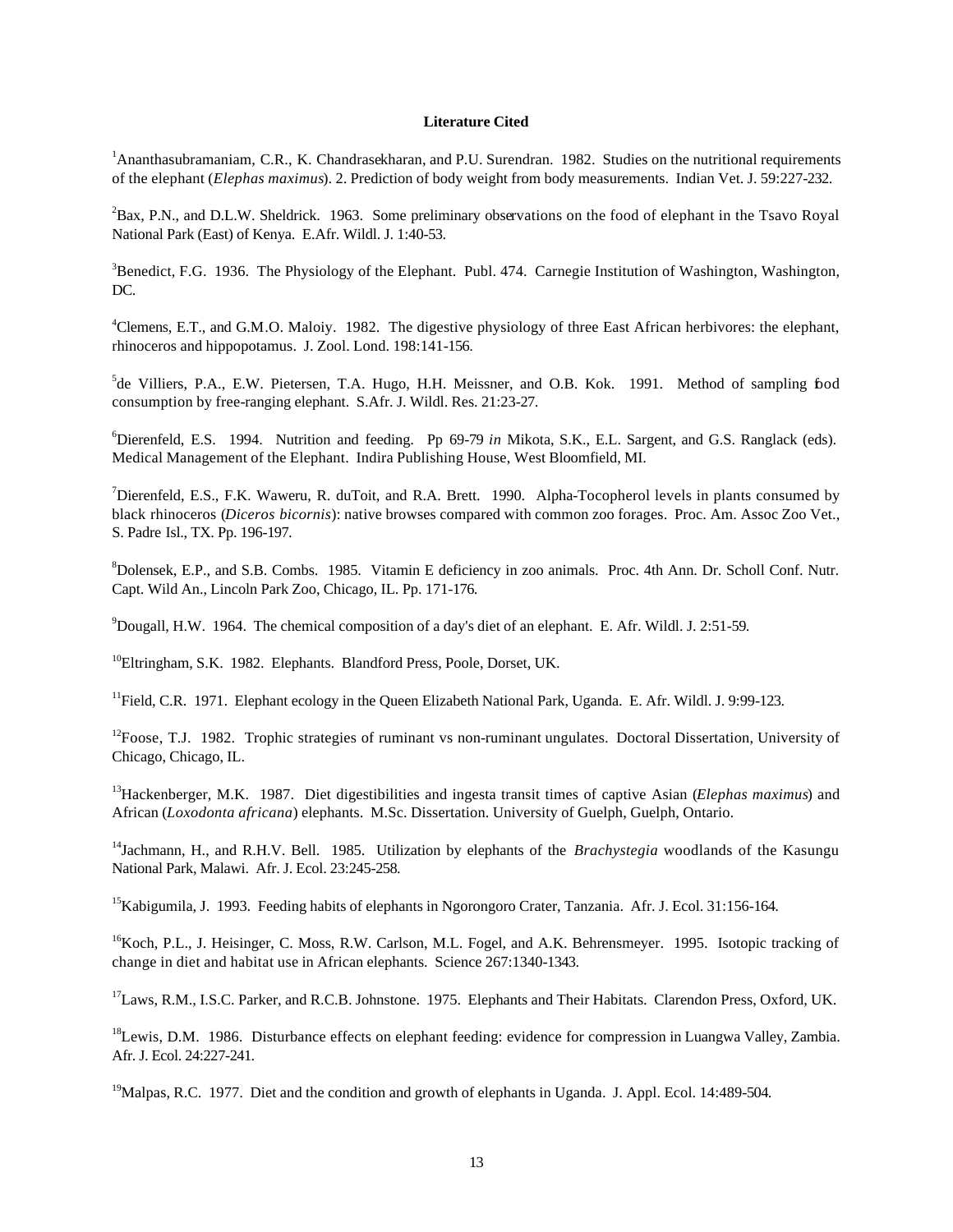$^{20}$ Meissner, H.H., E.B. Spreeth, P.A. de Villers, E.W. Pietersen, T.A. Hugo, and B.F. Terblanche. 1990. Quality of food and voluntary intake by elephants as measured by lignin index. S. Afr. J. Wildl. Res. 20(3):104-110.

<sup>21</sup>Merz, G. 1981. Recherches sur la biologie de nutrition et les habitats de l'elephant de foret, *Loxodonta africana cyclotis* Matscie, 1900. Mammalia 45:299-312.

<sup>22</sup>Nair, V.B., and C.R. Ananthasubramaniam. 1979. Studies on the nutritional requirements of the elephant (*Elephas maximus*). 1. Evaluation of the nutritive value of palm leaf (*Caryota urens*). Indian Vet. J. 56:667-671.

<sup>23</sup>National Research Council. 1989. Nutrient Requirements of Horses, 5th Rev. Ed. National Academy Press, Washington, DC.

 $^{24}$ Owen-Smith, R.N. 1988. Megaherbivores: The Influence of Very Large Body Size on Ecology. Cambridge University Press, Cambridge, UK.

 $^{25}$ Papas, A.M., R.C. Cambre, S.B. Citino, D.J. Baer, and G.R. Wooden. 1990. Species differences in the utilization of various forms of vitamin E. Proc. Am. Assoc. Zoo Vet., S. Padre Isl., TX. Pp. 186-190.

 $^{26}$ Papas, A.M., R.C. Cambre, S.B. Citino, and R.J. Sokol. 1991. Efficacy of absorption of various vitamin E forms by captive elephants and black rhinoceroses. J. Zoo Wildl. Med. 22:309-317.

 $^{27}$ Rees, P.A. 1982. Gross assimilation efficiency and food passage time in the African elephant. Afr. J. Ecol. 20:193-198.

 $^{28}$ Reichard, T.A., D.E. Ullrey, and P.T. Robinson. 1982. Nutritional implications of dental problems in elephants. Proc. Am. Assoc. Zoo Vet., New Orleans, LA. Pp. 73-75.

 $^{29}$ Roehrs, J.M., C.R. Brockway, D.V. Ross, T.A. Reichard, and D.E. Ullrey. 1989. Digestibility of timothy hay by African elephants. Zoo Biology 8:331-337.

<sup>30</sup>Schmidt, M.J. 1989. Zinc deficiency, presumptive secondary immune deficiency and hyperkeratosis in an Asian elephant: a case report. Proc. Am. Assoc. Zoo Vet., Greensboro, NC. Pp. 23-31.

<sup>31</sup>Shrestha, S.P., D.E. Ullrey, J.B. Bernard, C. Wemmer, and D.C. Kraemer. 1998. Vitamin E and other analytes in plasma of Nepalese camp elephants (*Elephas maximus*). J. Zoo Wildl. Med. 29:269-278.

 $32$ Short, J. 1981. Diet and feeding behavior of the forest elephant. Mammalia 45:177-185.

<sup>33</sup>Silva, M., and J.A. Downing. 1995. CRC Handbook of Mammalian Body Masses. CRC Press, Boca Raton, FL.

<sup>34</sup>Stevens, C.E., and I.D. Hume. 1995. Comparative Physiology of the Vertebrate Digestive System, 2nd Ed. Cambridge University Press, Cambridge, UK.

<sup>35</sup>Sukumar, R. 1989. The Asian Elephant: Ecology and Management. Cambridge University Press, Cambridge, UK.

<sup>36</sup>Ullrey, D.E., E.R. Jacobson, G.V. Kollias, P.K. Ku, and P.A. Whetter. 1985. Kwashiorkor and marasmus in baby elephants. Proc. Am. Assoc. Zoo Vet., Scottsdale, AZ. Pp. 84-85.

<sup>37</sup>Ullrey, D.E., S.A. Moore-Doumit, J.B. Bernard, and S.P. Shrestha. 1995. Limitations of plasma or serum analysis in assessing vitamin E status of domestic and wild animals. Proc. 1st Ann. Conf. Nutr. Advisory Group, Toronto, Ontario. Pp. 195-202.

<sup>38</sup>Ullrey, D.E., A. Roocroft, J.B. Bernard, J. Oosterhuis, and W.T. Magee. 1991. Biological value of vitamin E forms for elephants. Report to the Zoological Society of San Diego.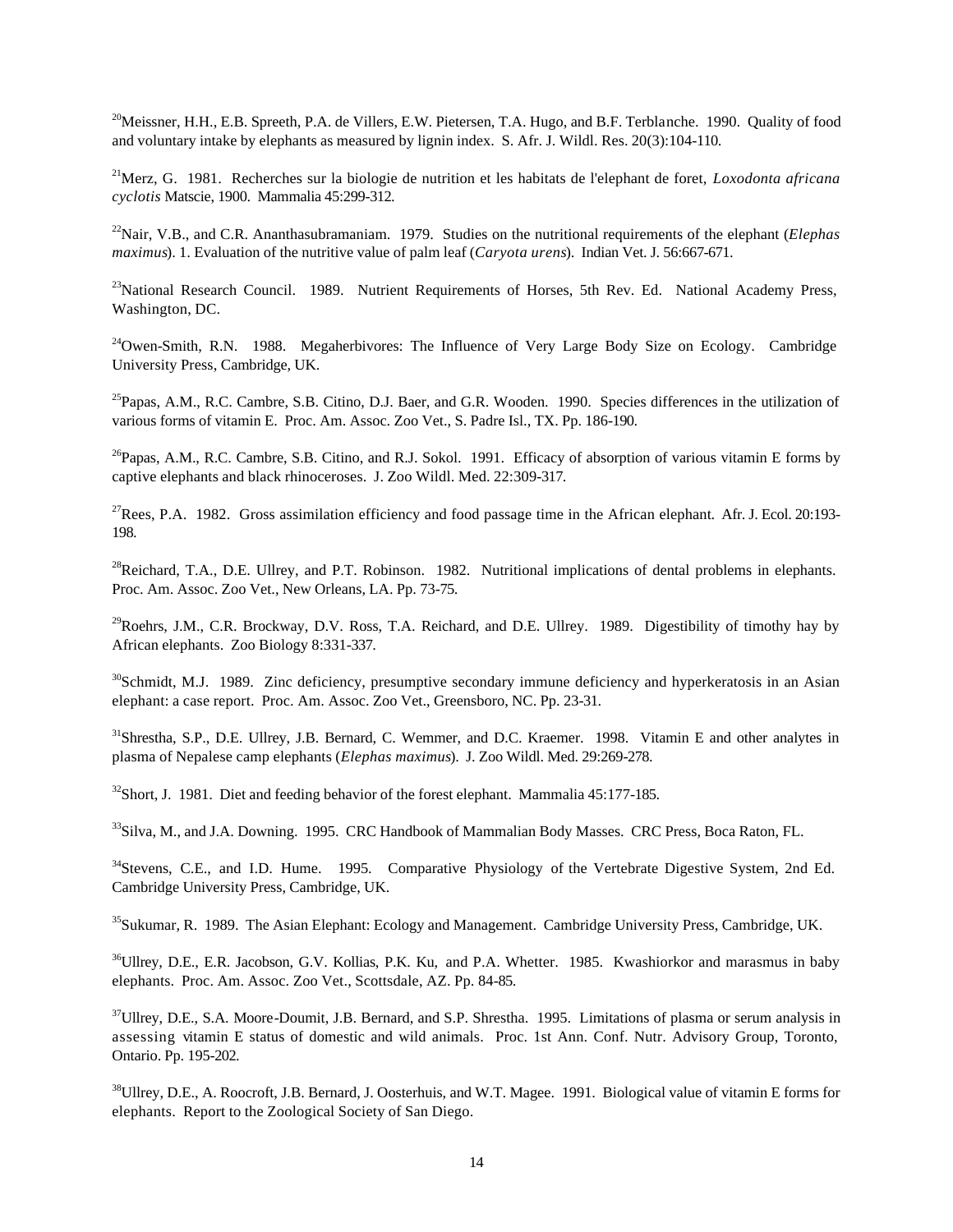<sup>39</sup>Ullrey, D.E., K.J. Williams, P.K. Ku, A.H. Lewandowski, and J.G. Sikarskie. 1988. Pharmacokinetics of biotin in horses and elephants. Proc. Int. Conf. Am. Assoc. Zoo Vet. and Am. Assoc. Wildl. Vet., Toronto, Ontario. Pp. 203- 204.

<sup>40</sup>van Hoven, W., R.A. Prins, and A. Lankhorst. 1981. Fermentive digestion in the African elephant. S. Afr. J. Wildl. Res. 11:78-86.

<sup>41</sup>Van Soest, P.J. 1994. Nutritional Ecology of the Ruminant, 2nd Ed. Cornell University Press, Ithaca, NY.

<sup>42</sup>Williamson, B.R. 1975. The condition and nutrition of elephant in Wankie National Park. Arnoldia Rhodesia 7:1-20.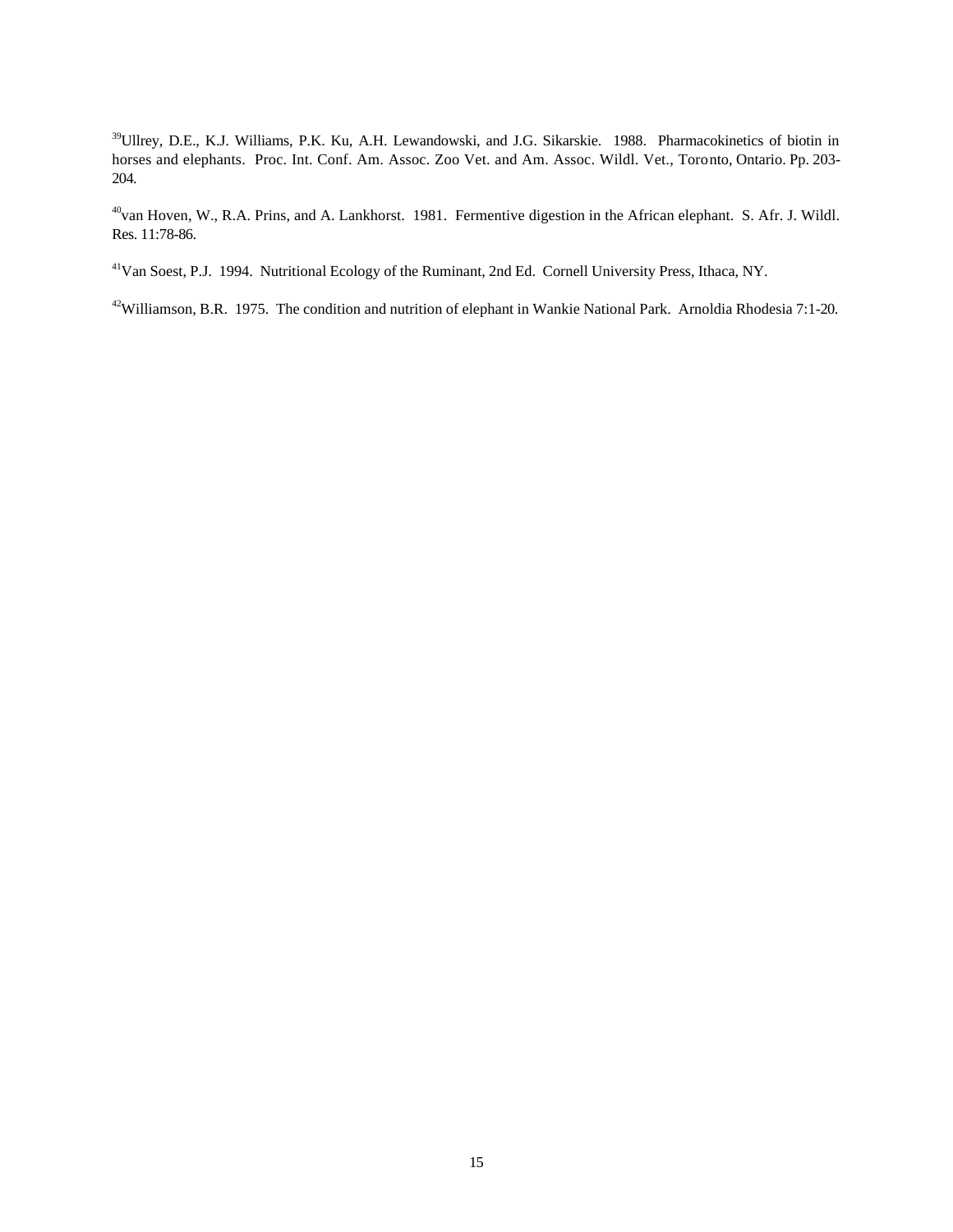| Nutrient       | Alfalfa        | Bermudagrass    | Oat            | Sudangrass      | Timothy        |
|----------------|----------------|-----------------|----------------|-----------------|----------------|
| Number         | $\overline{4}$ | $\overline{4}$  | $\overline{2}$ | 3               | $\overline{3}$ |
| DM, %          | 90-93          | 87-91           | 91-92          | 82-93           | 84-88          |
| CP, %          | $15 - 19$      | $4 - 14$        | $9-10$         | $7 - 8$         | $5-9$          |
| NDF, %         | 39-46          | 80-81           | 59-66          | $62 - 70$       | 67-70          |
| ADF, %         | $30 - 34$      | $39 - 43$       | $33 - 36$      | $36-49$         | $36 - 44$      |
| Lignin, %      | $7-9$          | $8 - 10$        | $5 - 6$        | $3-6$           | $5-9$          |
| Crude fiber, % | $23 - 26$      | $30 - 34$       | 28-31          | 28-38           | $30 - 34$      |
| Lysine, %      | $0.74 - 0.84$  | $0.19 - 0.67$   | $\ast$         | $\ast$          | $\ast$         |
| Ca, %          | 1.15-1.74      | $0.29 - 0.97$   | $0.24 - 0.32$  | $0.55 - 0.86$   | $0.39 - 0.48$  |
| P, %           | $0.23 - 0.31$  | $0.13 - 0.34$   | $0.22 - 0.24$  | $0.17 - 0.24$   | $0.13 - 0.22$  |
| Na, %          | $0.01 - 0.42$  | $< 0.01 - 0.04$ | $0.19 - 3.27$  | $< 0.01 - 0.06$ | $0.01 - 0.18$  |
| K, %           | $1.61 - 3.18$  | $0.79 - 2.49$   | 1.34-1.52      | 1.41-2.07       | $1.24 - 1.61$  |
| Mg, %          | $0.15 - 0.37$  | $0.11 - 0.34$   | $0.31 - 0.31$  | $0.18 - 0.53$   | $0.10 - 0.16$  |
| Fe, ppm        | 48-547         | 20-99           | 156-263        | 67-1,870        | 130-170        |
| Cu, ppm        | $9 - 12$       | $4 - 8$         | $8-9$          | $7 - 10$        | $5 - 5$        |
| Mn, ppm        | $25 - 62$      | 49-112          | $54 - 65$      | 29-59           | $25 - 25$      |
| Zn, ppm        | $13 - 31$      | $11 - 31$       | $24 - 40$      | $26 - 30$       | $10-43$        |
| Se, ppm        | $0.05 - 1.49$  | $0.02 - 0.16$   | $0.18 - 0.27$  | $0.15 - 0.48$   | $0.17 - 0.17$  |
| Carotene, ppm  | 52-59          | 20-97           | $6 - 20$       | $5 - 58$        | $11 - 45$      |
| Vit D, IU/kg   | 1,409-1,583    | $\ast$          | $\ast$         | $\ast$          | 2,000-2,300    |
| Vit E, IU/kg   | 52-59          | $\ast$          | $\ast$         | $\ast$          | $50 - 63$      |

Table 1. Composition (DM basis) of hays used for elephants.<sup>a</sup>

<sup>a</sup> Proximate and mineral analyses from Comparative Nutrition Laboratory, Mich. State Univ.

\*Value not determined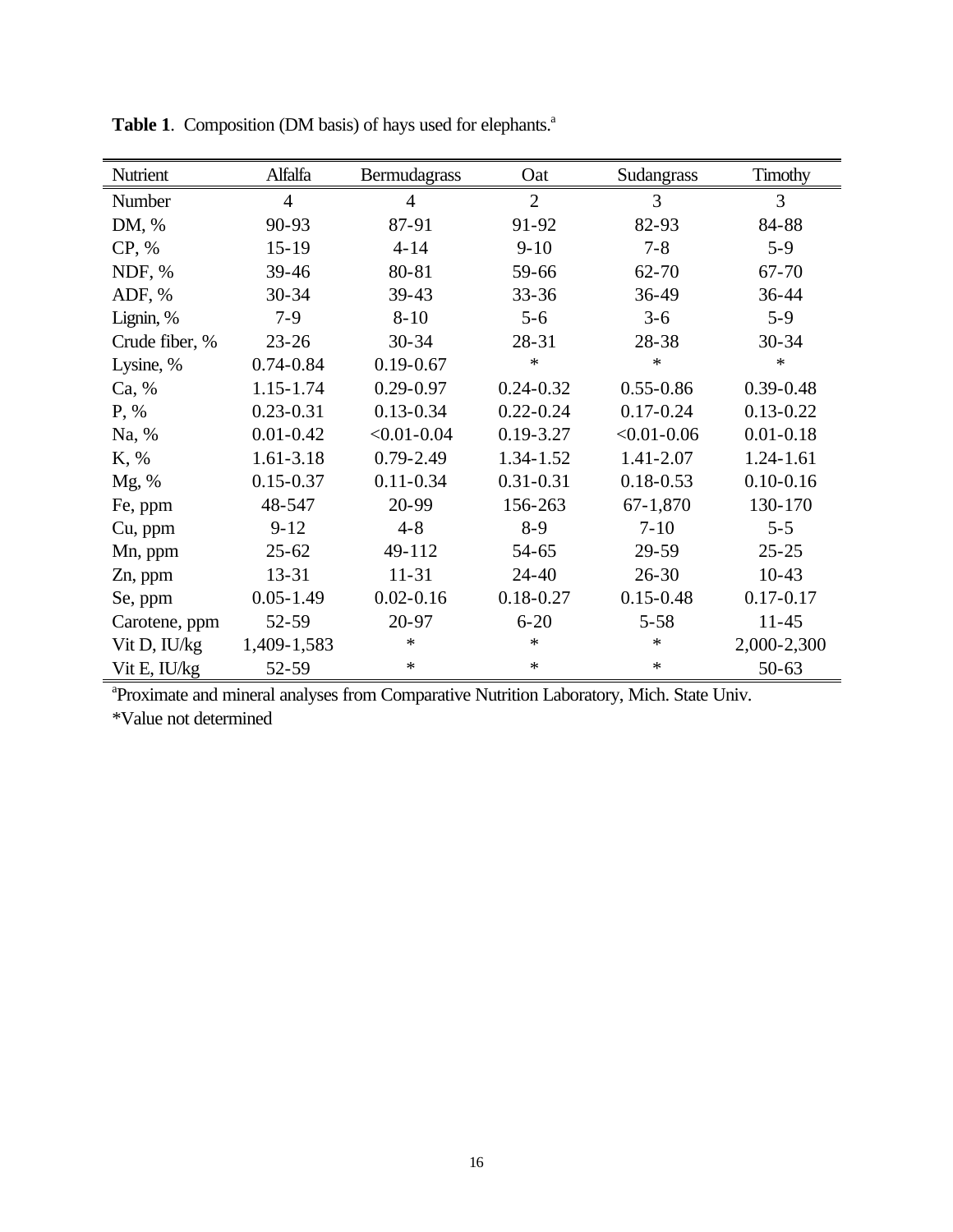|                  | Maintenance,<br>breeding, |                |               | Growth of   |
|------------------|---------------------------|----------------|---------------|-------------|
| Nutrient         | early pregnancy           | Late pregnancy | Lactation     | juveniles   |
| Crude protein, % | $8 - 10^a$                | 12             | $12 - 14^{b}$ | $12 - 14^c$ |
| Lysine, %        | 0.3                       | 0.4            | $0.4 - 0.5$   | $0.5 - 0.6$ |
| Calcium, %       | 0.3                       | 0.5            | 0.5           | $0.5 - 0.7$ |
| Phosphorus, %    | 0.2                       | 0.3            | 0.3           | $0.3 - 0.4$ |
| Magnesium, %     | 0.1                       | 0.1            | 0.1           | 0.1         |
| Potassium, %     | 0.4                       | 0.4            | 0.5           | 0.4         |
| Sodium, %        | 0.1                       | 0.1            | 0.1           | 0.1         |
| Sulfur, %        | 0.15                      | 0.15           | 0.15          | 0.15        |
| Iron, ppm        | 50                        | 50             | 50            | 50          |
| Copper, ppm      | 10                        | 10             | 10            | 10          |
| Manganese, ppm   | 40                        | 40             | 40            | 40          |
| Zinc, ppm        | 40                        | 40             | 40            | 40          |
| Cobalt, ppm      | 0.1                       | 0.1            | 0.1           | 0.1         |
| Iodine, ppm      | 0.6                       | 0.6            | 0.6           | 0.6         |
| Selenium, ppm    | 0.2                       | 0.2            | 0.2           | 0.2         |
| Vitamin A, IU/kg | 3,000                     | 3,000          | 3,000         | 3,000       |
| Vitamin D, IU/kg | 800                       | 800            | 800           | 800         |
| Vitamin E, IU/kg | 100                       | 100            | 100           | 100         |
| Thiamin, ppm     | 3                         | 3              | 3             | 3           |
| Riboflavin, ppm  | 3                         | 3              | 3             | 3           |

**Table 2**. Proposed minimum nutrient concentrations (DM basis) in elephant diets based largely on extrapolation from nutrient requirements of horses.<sup>23</sup>

<sup>a</sup>Adult maintenance, 8% CP; breeding bull, pregnant cow (1st two-thirds of pregnancy), 10% CP. <sup>b</sup>First yr of lactation, 14% CP; 2nd yr of lactation, 12% CP.

<sup>c</sup>Weanling, 14% CP; 3-yr-old, 13% CP; 4-yr-old to 12-yr-old, 12% CP.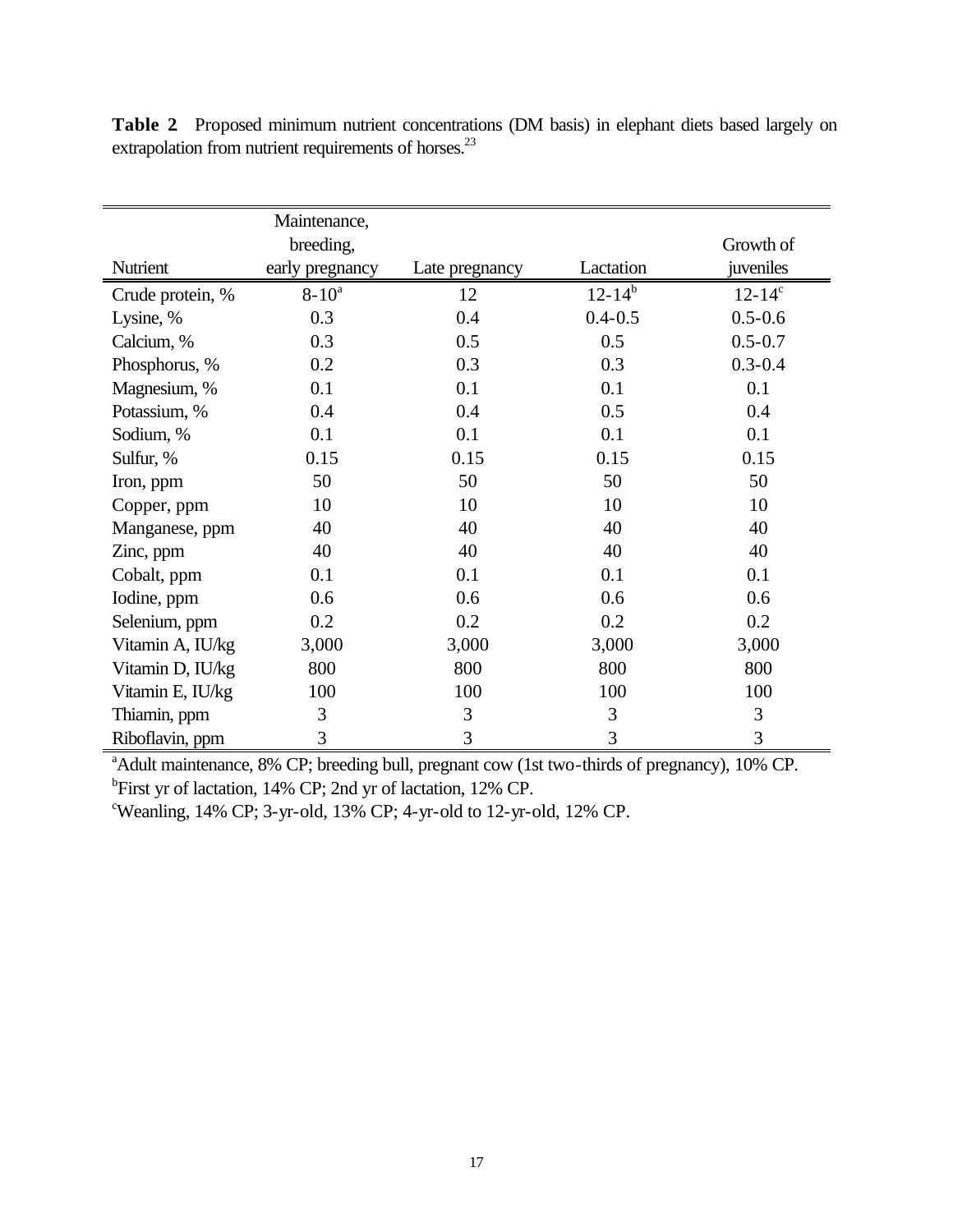|                                                    |       |                   | Herbivore  |
|----------------------------------------------------|-------|-------------------|------------|
| Ingredient                                         | ADF16 | ADF <sub>25</sub> | Supplement |
| Alfalfa meal, dehydrated (17% CP)                  | 31.9  | 59.7              | 20.0       |
| Wheat middlings                                    | 29.8  | 31.6              | 36.3       |
| Corn grain                                         | 19.0  |                   |            |
| Soybean meal, dehulled, solvent extr. (48% CP)     | 11.0  |                   | 30.0       |
| Cane molasses                                      | 5.0   | 5.0               | 5.0        |
| Soybean oil                                        | 1.0   | 1.0               | 2.0        |
| Mono-dicalcium phosphate (16% Ca, 21% P)           | 1.0   |                   | 2.0        |
| Sodium tripolyphosphate (31% Na, 25% P)            |       | 1.5               |            |
| Calcium carbonate (38% Ca)                         |       |                   | 0.8        |
| Salt                                               | 0.6   | 0.5               | 2.0        |
| Trace mineral premix <sup>b</sup>                  | 0.1   | 0.1               | 0.3        |
| Vitamin premix <sup>c</sup>                        | 0.4   | 0.4               | 1.2        |
| Choline Cl premix (60% choline)                    | 0.1   | 0.1               | 0.3        |
| Mold inhibitor (50% propionic acid on verxite) $d$ | 0.1   | 0.1               | 0.1        |
|                                                    | 100.0 | 100.0             | 100.0      |

Table 3. Formulas for ADF16, ADF25, and Herbivore Supplement (percentage by weight).<sup>a</sup>

<sup>a</sup>These designations do not refer to particular commercial feeds, and manufactured products that have been given these names may or may not have the same formulas and specifications.

<sup>b</sup>Contains per kg: 50 g Fe, 10 g Cu, 45 g Mn, 90 g Zn, 0.1 g Co, 0.8 g I, and 0.2 g Se.

"Contains per kg: 1 g riboflavin, 5 g pantothenic acid, 10 g niacin, 5 mg vitamin B<sub>12</sub>, 1,250,000 IU vitamin A, 300,000 IU vitamin  $D_3$ , and 75,000 IU vitamin E.

<sup>d</sup>MonoProp®, Anitox Corp., Buford, GA.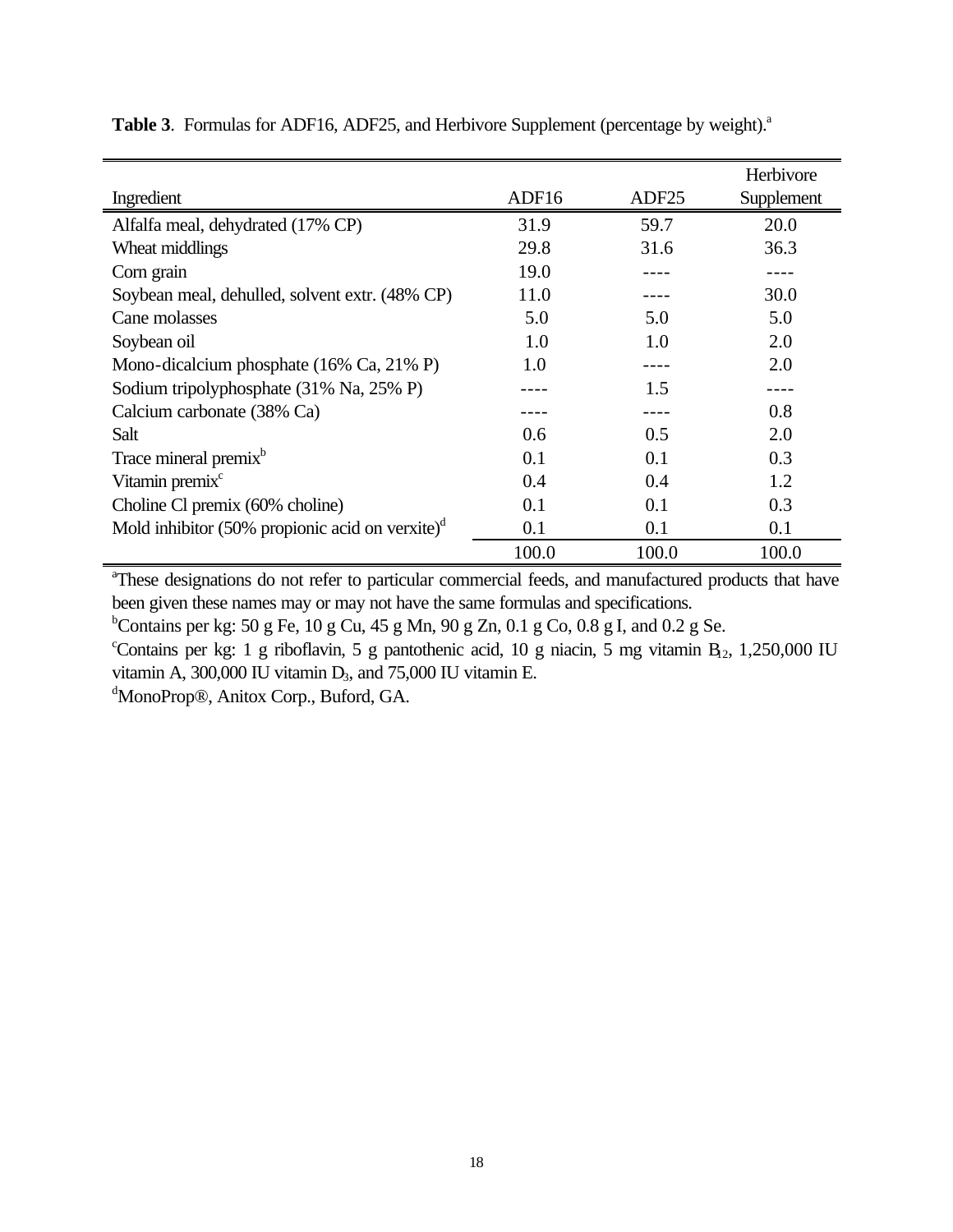|                                     |              |              | Herbivore  |
|-------------------------------------|--------------|--------------|------------|
| Nutrient <sup>b</sup>               | ADF16        | ADF25        | Supplement |
| Crude protein, min. %               | 17           | 15           | 23         |
| Lysine, min. %                      | 0.8          | 0.7          | 1.2        |
| Acid detergent fiber, min. %        | 13           | 21           | 10         |
| Acid detergent fiber, max. %        | 17           | 26           | 14         |
| Crude fat, min. %                   | 3            | 3            | 3          |
| Linoleic acid, min. %               | $\mathbf{1}$ | $\mathbf{1}$ | 1.5        |
| Ash, max. %                         | 8            | 11           | 12         |
| Calcium, min. %                     | 0.65         | 0.85         | 1.20       |
| Calcium, max. %                     | 1.00         | 1.20         | 1.50       |
| Phosphorus, min. %                  | 0.65         | 0.75         | 0.90       |
| Magnesium, min. %                   | 0.20         | 0.25         | 0.25       |
| Sodium, min. %                      | 0.25         | 0.50         | 0.80       |
| Potassium, min. %                   | 1.20         | 1.50         | 1.50       |
| Sulfur, min. %                      | 0.20         | 0.20         | 0.25       |
| Iron, min. ppm                      | 150          | 200          | 300        |
| Copper, min. ppm                    | 20           | 20           | 35         |
| Copper, max. ppm                    | 30           | 30           | 50         |
| Manganese, min. ppm                 | 90           | 90           | 150        |
| Zinc, min. ppm                      | 120          | 120          | 300        |
| Cobalt, min. ppm                    | 0.3          | 0.3          | 0.4        |
| Iodine, min. ppm                    | 0.8          | 0.8          | 2.0        |
| Selenium, min. ppm                  | 0.3          | 0.4          | 0.8        |
| Thiamin, min. ppm                   | 5            | 5            | $\tau$     |
| Riboflavin, min. ppm                | 9            | 9            | 15         |
| Pantothenic acid, min. ppm          | 30           | 30           | 75         |
| Niacin, min. ppm                    | 50           | 50           | 180        |
| Biotin, min. ppb                    | 250          | 250          | 300        |
| Vitamin $B_{12}$ , min. ppb         | 20           | 20           | 60         |
| Choline, min. ppm                   | 1,500        | 1,500        | 3,500      |
| $\beta$ -Carotene, min. ppm         | 30           | 50           | 20         |
| Vitamin A, min. IU/kg               | 5,000        | 5,000        | 15,000     |
| Vitamin D <sub>3</sub> , min. IU/kg | 1,200        | 1,200        | 3,600      |
| Vitamin E, min. IU/kg               | 300          | 300          | 900        |

Table 4. Nutrient specifications for ADF16, ADF25, and Herbivore Supplement (concentration).<sup>a</sup>

<sup>a</sup>These designations do not refer to particular commercial feeds, and manufactured products that have been given these names may or may not have the same formulas and specifications. <sup>b</sup>Min. = minimum; max. = maximum; ppm = parts per million = mg/kg; ppb = parts per billion = microgram/kg.